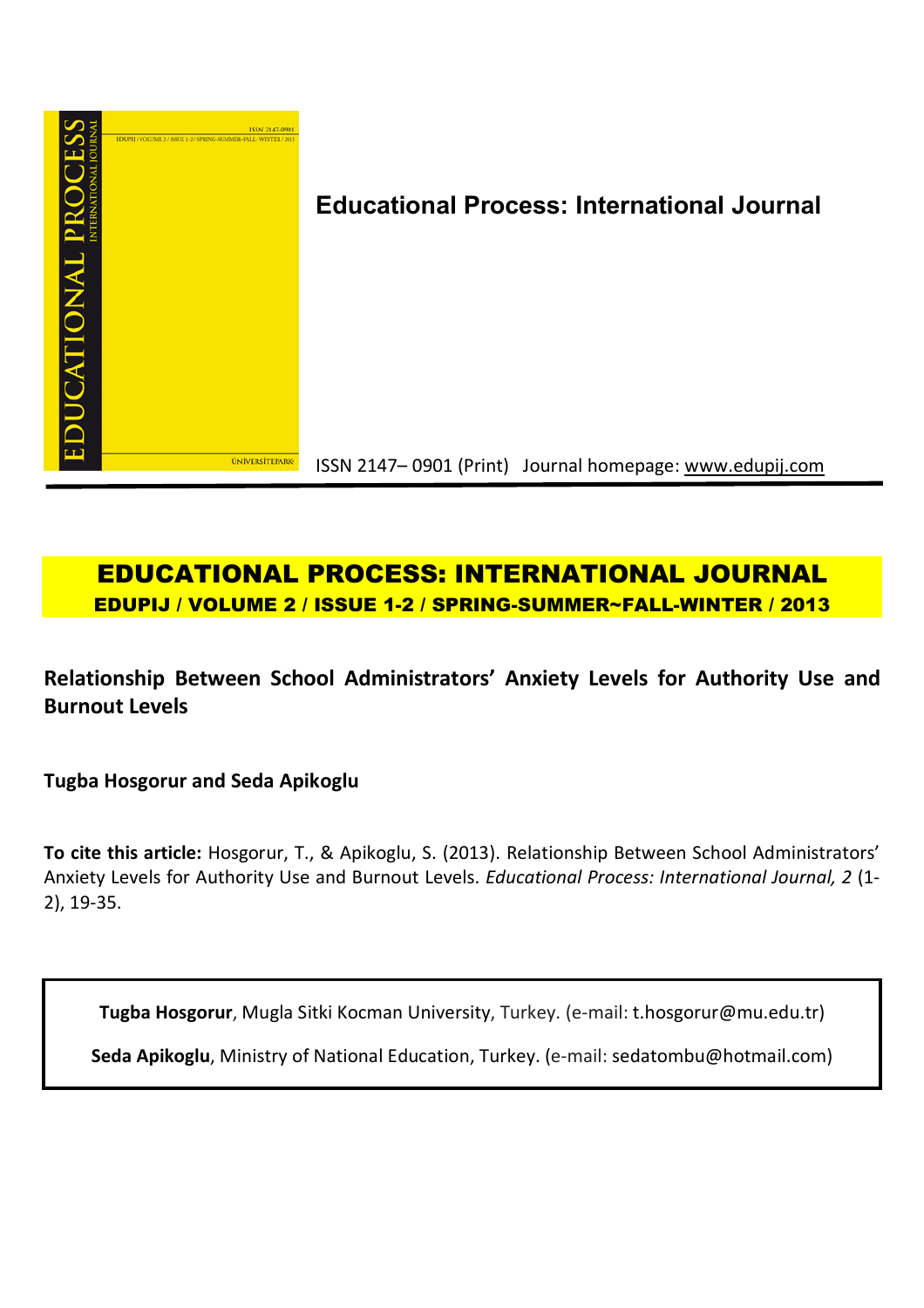# **Relationship Between School Administrators' Anxiety Levels for Authority Use and Burnout Levels**

TUGBA HOSGORUR and SEDA APIKOGLU

# **Abstract**

This study aims to determine the relationship between school administrators' anxiety levels on authority use, and their burnout levels. Designed using the correlational survey model, participants of this study are 273 primary, middle and secondary school administrators in the province of Mugla, in Turkey. Data was collected using Scale on School Administrators' Anxiety on Authority Use, and the Burnout Scale. Data was analysed using descriptive statistics, t-test, ANOVA, Kruskal Wallis H test, and multiple regression analysis. The findings indicate that school administrators' anxiety level for authority use at medium for personnel affairs dimension, and at low for educational affairs, disciplinary and order, and management dimensions. School administrators' anxiety level for authority use significantly differs as of seniority. Findings related to burnout indicate that school administrators experience emotional exhaustion at a low level and depersonalisation at a very low level, yet they experience a higher level of burnout in terms of personal accomplishment. Results point to significant relationships between burnout level of school administrators and their seniority and area of expertise. The results also point out that administrative affairs dimension of anxiety for authority use is an important predictor of their burnout at depersonalisation dimension, while the personnel affairs dimension of their burnout at personal accomplishment dimension. Dimensions of the anxiety for authority use, as a whole, explain 5.7% of emotional exhaustion level, 5.2% of depersonalisation level, and 4.3% of personal accomplishment level of school administrators.

**Keywords:** authority, anxiety for authority use, burnout, school administrators.

EDUPIJ / ISSN 2147– 0901 © 2013 Copyright © 2013 by ÜNİVERSİTEPARK Limited

. The same state of the same state of the same state of the same state of the same state of the same state of the same state of the same state of the same state of the same state of the same state of the same state of the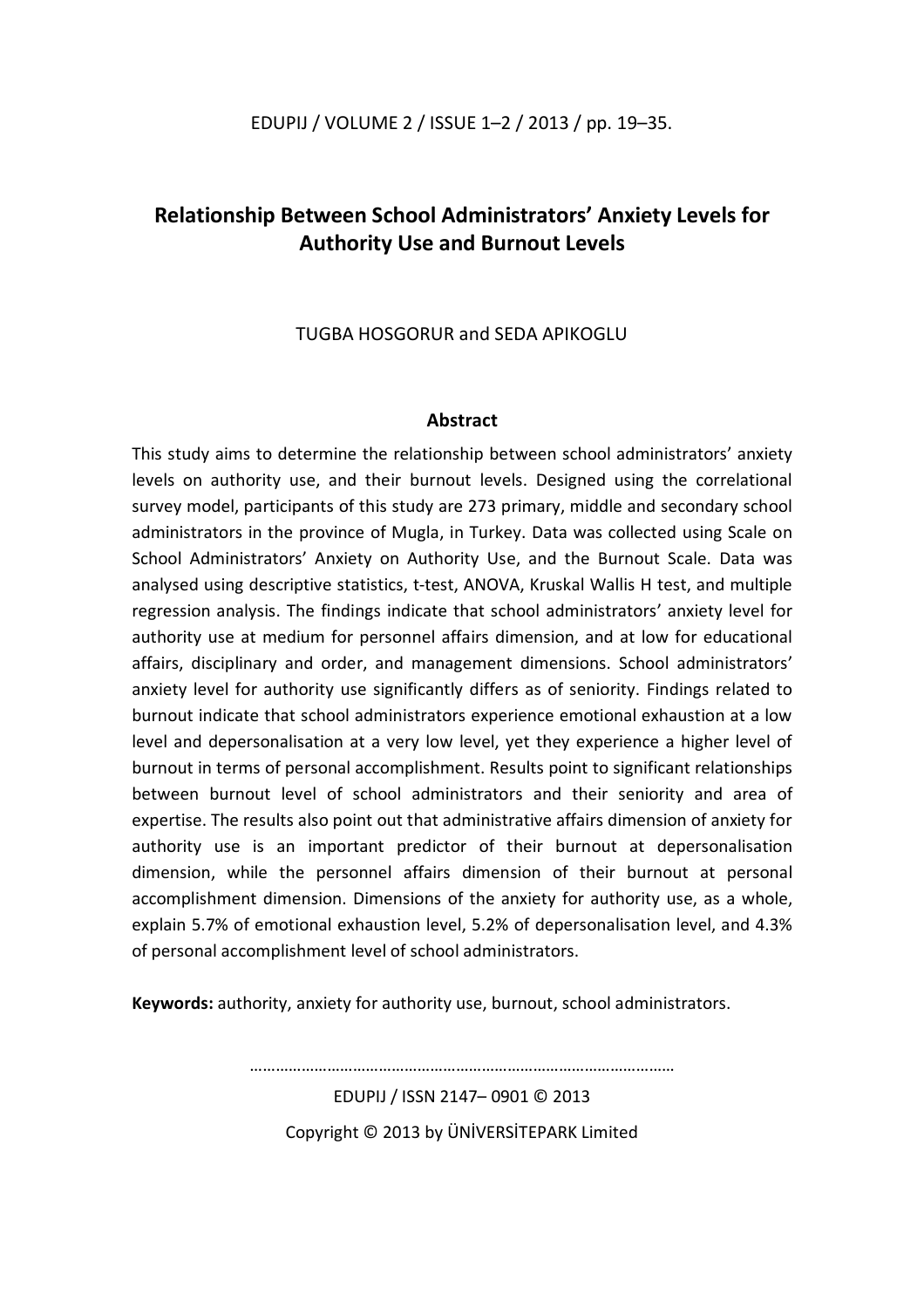## **Introduction**

School administrators are individuals with primary responsibility for management and effective use of human and material resources in order to realise the objectives of a school. Administrators use their authority to fulfil this responsibility. Even though it has a legal base, authority may create anxiety for school administrators due to certain problems encountered in performing their duties as managers (Kocak, Yilmaz, & Gokler, 2013). Schools are organisations with a predominant human element by nature, which is why there may well be various complicated and strong factors playing a role in the behaviours and emotions of school administrators (Bursalioglu, 1980, 10). Besides, globalisation, changes in social structure and economy, dynamics of school structures, developments in students' academic achievement, and stakeholders' high expectations from school administrators cause tasks to become more complicated and increased the burden of school administrators' roles (Celikten, 2004; Gunduz & Balyer, 2013). Such factors may result in anxiety experienced by some school administrators in using their authority when performing certain tasks. This anxiety may bring a feeling of burnout that is sometimes defined as a syndrome of this age (Maslach, Schaufeli, & Leiter, 2001, 398).

School administration has an element with a direct impact on the success of all processes in a school, which makes some administrator's emotional characteristics all the more important (Daresh, 1986; Yilmaz & Altinok, 2009). Living conditions shaped by urban life makes it almost impossible for an individual to live above certain standards without a high-quality educational experience. Current conditions of competition in the world require countries to have qualified citizens to survive. In turn, these developments increase the expectations of individuals and societies from education and schools, and ultimately increase the perceived pressure on school administrators. Boyland (2011, 6) states that it is very normal, even for the most effective school administrators, to feel themselves under pressure in an age of increased accountability by schools and increased discontent by society about the schools. This pressure felt by school administrators causes them, from time to time, to be unable to use their authority in decision-making processes as it should be.

Authority is defined to be a 'right' given to administrators to enable them to make decisions on any relevant process, as well as to impress other individuals or a 'power' in the hands of school administrators, according to some (Bursalioglu, 2002; Simsek, 2002). Another outlook to authority differentiates between authority and power, and emphasises that power is to impress other people through enforcement, whereas authority is based on a formal power rather than threat, statement or persuasion methods (Altinkurt & Yilmaz, 2012; Aslanargun, 2009). Nevertheless, school administrators have authority to do their jobs; yet, this does not necessarily mean that they are able to use this authority (Aslanargun, 2009). Not being able to use authority means failure for an organisation to fulfil its functions properly. This increases the importance of free use of authority by school administrators even more. However, school administrators encounter several problems during the course of their performance. Relevant research shows that school administrators experience problems caused by teachers, supervisors, parents, organisational structure and climate, work overload, school budget, auxiliary personal services, physical conditions of the school, and school environment (Aslanargun & Bozkurt, 2012; Demirtas, Ustuner, & Ozer, 2007; Freidman, 2002; Memduhoglu, 2007; Yucel, 2006). In addition, they may tend to avoid using their authority due to several reasons including legal constraints, limited budget and resources, interventions or lack of support by senior management, and criticism received by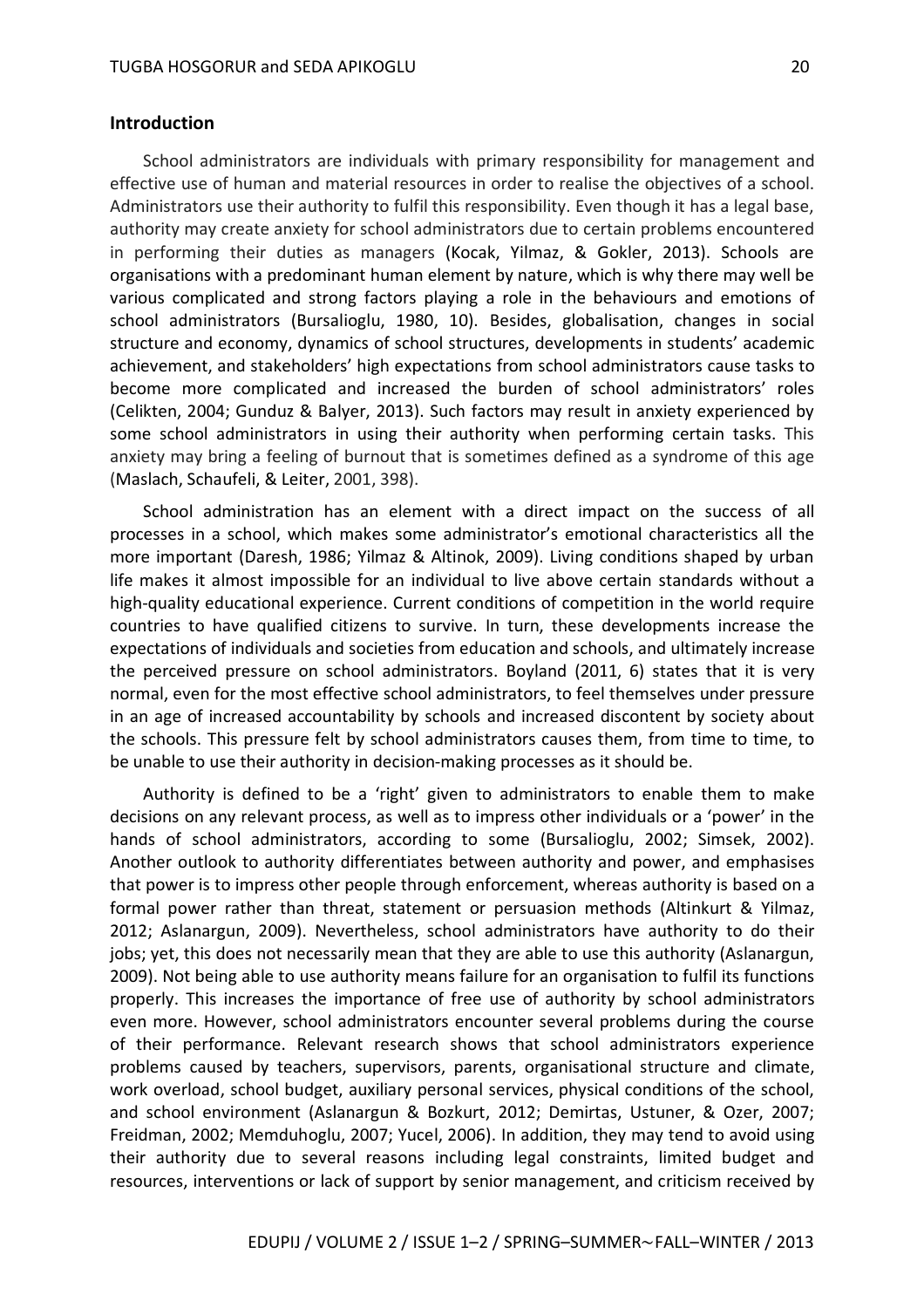teachers or parents on decisions taken or having more responsibilities than authority (Altun, 2013; Ekinci, 2010; Guler, 2002). All these problems makes school administration as one of the occupations with higher stress levels. Hence, relevant research shows that school administrators suffer from medical illnesses caused by their jobs, they are distressed, and experience burnout (Sahin, 2011; Yildirim, 2011).

Burnout is defined as "a prolonged response to chronic emotional and interpersonal stressors on the job, and is defined by the three dimensions of exhaustion, cynicism, and inefficacy" (Maslach et al., 2001). Burnout is a situation experienced by individuals working in jobs requiring continuous interaction with people (Maslach & Jackson, 1981, 99). In the literature, there are various models used to explain burnout concept. One of the most acknowledged is Maslach's burnout approach (1982). Maslach (1982) considers burnout as three dimensions: emotional exhaustion, depersonalisation, and personal accomplishment. Emotional exhaustion is the core of exhaustion, and is the most common. Emotional exhaustion happens when individuals experience a decrease in their emotional resources, due to difficult working conditions, and cannot find the strength to perform their jobs (Maslach & Jackson, 1981). Depersonalisation is related to an individual's trying to deal with the feeling of exhaustion in her/his emotional energy by alienating herself/himself from other people surrounding and treating them as mere objects (Maslach, 1982; Taris, Le Blanc, Schaufeli, & Schreurs, 2005). When one feels emotionally exhausted and puts a barrier with her/his job and other people, this also damages her/his personal effectiveness (Maslach et al., 2001). Personal accomplishment is assumed to decrease, and individual cannot be satisfied with her/his performance anymore (Maslach, 1982).

According to Freidman (2002), a school administrator will feel professionally successful when s/he sees all processes in the school work efficiently in order to achieve the school's mission. Nonetheless, inefficient functioning of such processes will cause the school administrator to question her/his own managerial and leadership skills, which will lead to a feeling of personal and professional failure. This feeling, unless the individual cannot find proper support, will result in burnout (Freidman, 2002, 229). From this perspective, it is possible for school administrators to experience burnout if they cannot use their authority to efficiently manage relevant processes in the schools. There are several studies in the literature dealing with problems encountered by school administrators about authority use (Altun, 2013; Guler, 2002; Oksum, 2001; Sonmez, 2010; Tanriogen & Yucel, 2007; Yucel, 2006). There are also studies on school administrators' burnout (Aksu & Baysal, 2005; Aydin, 2002; Demirdis, 2009; Friedman, 2002; Itil, 2007; Izgar, 2000; Karaman, 2009; Keskin Surucuoglu, 2011; Ozdemir, 2009; Ozyurek, Gumus, & Dogan, 2012; Sonmez, 2010; Yildirim, 2009). Nevertheless, there is only one study examining the relationship between school administrators' anxiety for authority use and burnout experienced by them (Sonmez, 2010). This study is designed to address this need, and aims to determine the relationship between school administrators' anxiety for authority use and their burnout levels. Hence, it seeks answers to the following research questions:

- What are school administrators' opinions about their anxiety for authority use and burnout levels?
- Do school administrators' opinions about their anxiety for authority use and burnout levels vary according to gender, school type, school location, area of expertise, professional seniority and management seniority?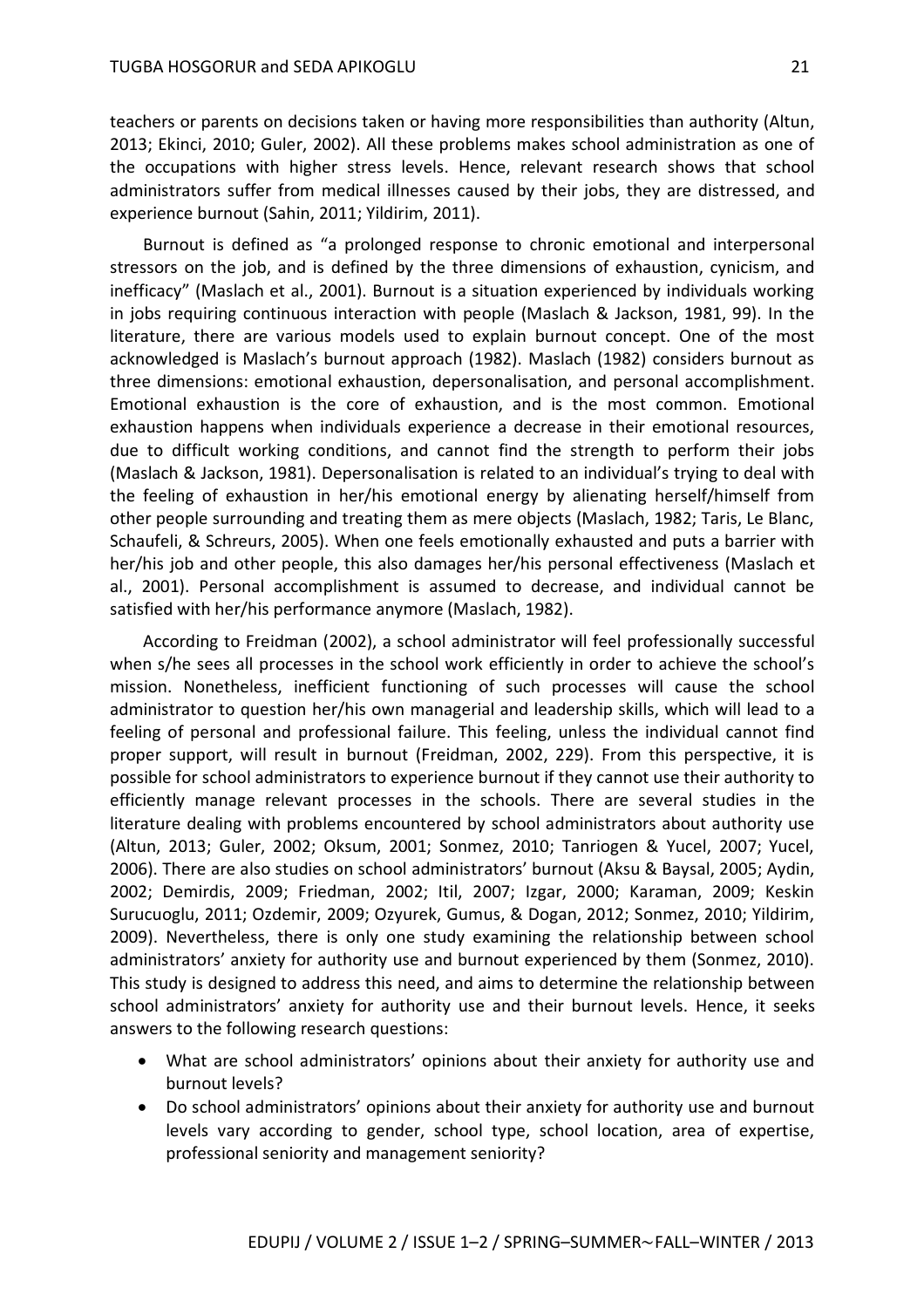To what extent does the school administrators' anxiety for authority use predict their burnout level?

#### **Methodology**

Investigating the relationship between school administrators' anxiety for authority use and their burnout levels, this study is designed based on correlational survey model. The population of the study is comprised of 908 school administrators of primary, middle and high schools in the Mugla province of Turkey. Sample was selected using disproportionate cluster sampling technique. Representative sample size was calculated to be a minimum of 270 for a 95% confidence level. Considering possible low return rates, scales were delivered to 350 school administrators, and a total of 310 school administrators returned the scale. After an examination of the returned scales, missing data was omitted, and 273 scales were included in the data analysis.

Data from returned scales show that 30.8% of the school administrators (n=84) are female, and 69.2% (n=189) are male. Of participant school administrators, 31.5% (n=86) work in primary schools, 28.2% (n=77) in middle schools, 18.7% (n=51) in classical (general) high schools, and 21.6% (n=59) in vocational high schools. A dissemination of the participants as of areas of expertise shows that 30.8% (n=84) are classroom teachers, 56.4% (n=154) are subject matter experts, and 12.8% (n=35) are vocational teachers. Location data shows that 24.2% (n=66) work in the provincial centre, 54.9% (n=150) in town centres, and 20.9% (n=57) in villages and other vicinities. In terms of seniority, 9.9% (n=27) of school administrators have 10 years or less work experience, 45.8% (n=125) have 11-20 years, and 44.3% (n=121) 21 years and more. As for management experience, data shows that 47.3% of the school administrators (n=129) have 5 years or less management experience, while 18.7% (n=51) have 5-10 years, and 34.1% (n=93) 11 years or more.

School administrators' anxiety levels for authority use were measured by the "Scale on School Administrators' Anxiety for Authority Use" developed by Kocak, Yilmaz & Gokler (2013). The scale is comprised of 36 items under four dimensions: administrative affairs (20 items), personnel affairs (8 items), educational affairs (4 items), and school order/disciplinary affairs (4 items). All items have Likert-type answer options, from "0 – I'm never anxious" to "3 – I'm very anxious". There are no reverse-scored items in the scale. It is possible to have a total score from the scale. The higher scores indicate a higher anxiety level for school administrators for authority use. It is seen that load values of the factors vary between .56 and .84, whereas total correlation of items vary between .76 and .92. +factor structure explains 64% of the total variance. Confirmatory factor analysis of the scale indicate goodness of fit values as:  $x^2$  / sd = 1.74, GFI= 0.73, AGFI= 0.69, RMSEA= 1.74, CFI= 0.89, and NNFI= 0.88. Reliability analysis of the scale shows an internal consistence value of .97. Cronbach Alfa coefficient values calculated for internal consistency of the scale are calculated as .96 for administrative affairs, .90 for personnel affairs, .82 for educational affairs, and .81 for school order and disciplinary affairs. Cronbach Alfa coefficient was recalculated in this study, and resulted in .92 for administrative affairs, .69 for personnel affairs, .80 for educational affairs, and .67 for school order and disciplinary affairs.

The other data collection tool used is Maslach's Burnout Scale, which was developed by Maslach and Jackson (1981), and adapted into Turkish by Ergin (1992). The scale includes 22 Likert-type items responded between "1 – Never" and "4 – Always". The scale is comprised of three dimensions: emotional exhaustion (9 items), depersonalisation (5 items), and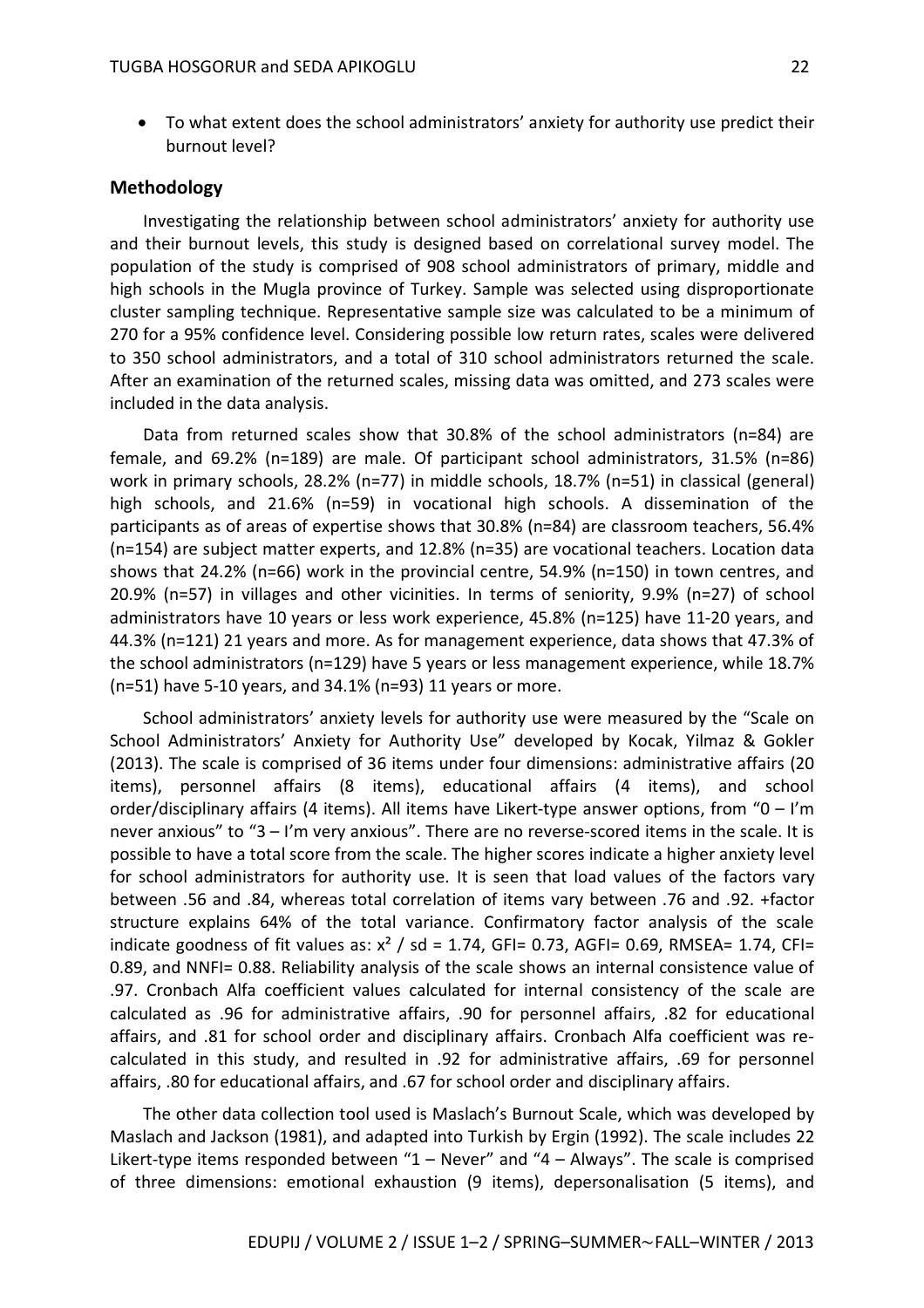personal accomplishment (8 items). It is not possible to receive a total score from the scale. Scoring is performed separately for each dimension. Scores of the three dimensions of the Maslach Burnout Scale are evaluated between a score of 0-4 for each item. Emotional exhaustion and depersonalisation dimensions involve negative items, whereas personal accomplishment dimension involve positive items. Items under the personal accomplishment items are reverse-scored. It is accepted that higher is the score received from all dimensions, higher is the burnout level. Scores obtained from the scale are explained as: 0.00-0.79 (very low), 0.80-1.59 (low), 1.60-2.39 (moderate), 2.40-3.19 (high), and 3.20-4.00 (very high). Cronbach Alfa coefficients are, respectively, .83 for emotional exhaustion, .71 for depersonalisation, and .72 for personal accomplishment. Cronbach Alfa coefficient was re-calculated in this study, and resulted in .85 for emotional exhaustion, .72 for depersonalisation, and .82 for personal accomplishment.

Data was analysed using descriptive statistics, t-test, one-way analysis of variance (ANOVA), and Kruskal Wallis H test for variables with unequal distribution of groups. Tukey and Mann-Whitney U tests were used to determine source of difference for significant F values. Pearson correlation coefficient was used to determine the relationship between school administrators' anxiety for authority use and their burnout level. Multiple regression analysis was used to determine whether school administrators' anxiety for authority use is a significant predictor for their burnout level. An absolute value for correlation coefficient between 0.70-1.00 is considered to indicate a high-level relationship, between 0.69-0.30 a medium-level, and between 0.29-0.00 a low-level relationship (Buyukozturk, 2009).

## **Findings**

This section includes findings as to anxiety level of school administrators for authority use, and their burnout levels. Following the comparison of anxiety levels for authority use and burnout levels using various variables, it elaborates on how and to what extent the school administrators' anxiety level for authority use predicts their burnout level. Findings obtained from data analysis show that, among all dimensions of anxiety for authority use, schools administrators experience anxiety mostly for personnel affairs dimension (M=1.51, SD=.91). This is followed by educational affairs (M=1.37, SD=.98), school order and disciplinary affairs (M=1.15, SD=1.18), and administrative affairs (M=1.13, SD=.76). Based on the rating in the scale, it is seen that school administrators are anxious about personnel affairs at a medium level, while they are anxious about other dimension at a lower level.

Results of t-test and one-way analysis of variance conducted to determine anxiety levels of school administrators for authority use show that anxiety levels of school administrators for authority use do not reveal a significant difference according to the following variables: *gender* [AA t(271)=.88; p>.05], [PA t(271)=1.66; p>.05], [EA t(271)=.69; p>.05], [ODA. t(271)=1.06; p>.05] ; *school type* [AA F(3-269)=.09; p>.05], [PA F(3-269)=1.54; p>.05], [EA F(3-269)=.52; p>.05], [ODA F(3-269)=.48; p>.05]; *location of school* [AA F(2-270)=.16; p>.05], [PA F(2-270)=.31; p>.05], [EA F(2-270)=.03; p>.05], [ODA F(2-270)=.09; p>.05], and *seniority in management* [AA F(2-270)=2.15; p>.05], [PA F(2-270)=.11; p>.05], [EA F(2-270)=2.81; p>.05], [ODA F(2-270)=2.49; p>.05]. Even though the difference is not significant, female administrators (M=1.07, SD=.72) feel less anxiety at *administrative affairs dimension*  compared to male administrators (M=1.16, SD=.77). At this dimension, based on school type, most anxiety is experienced by administrators of general high schools (M=1.18, SD=.66), followed by administrators of vocational high schools (M=1.14, SD=.70), then middle schools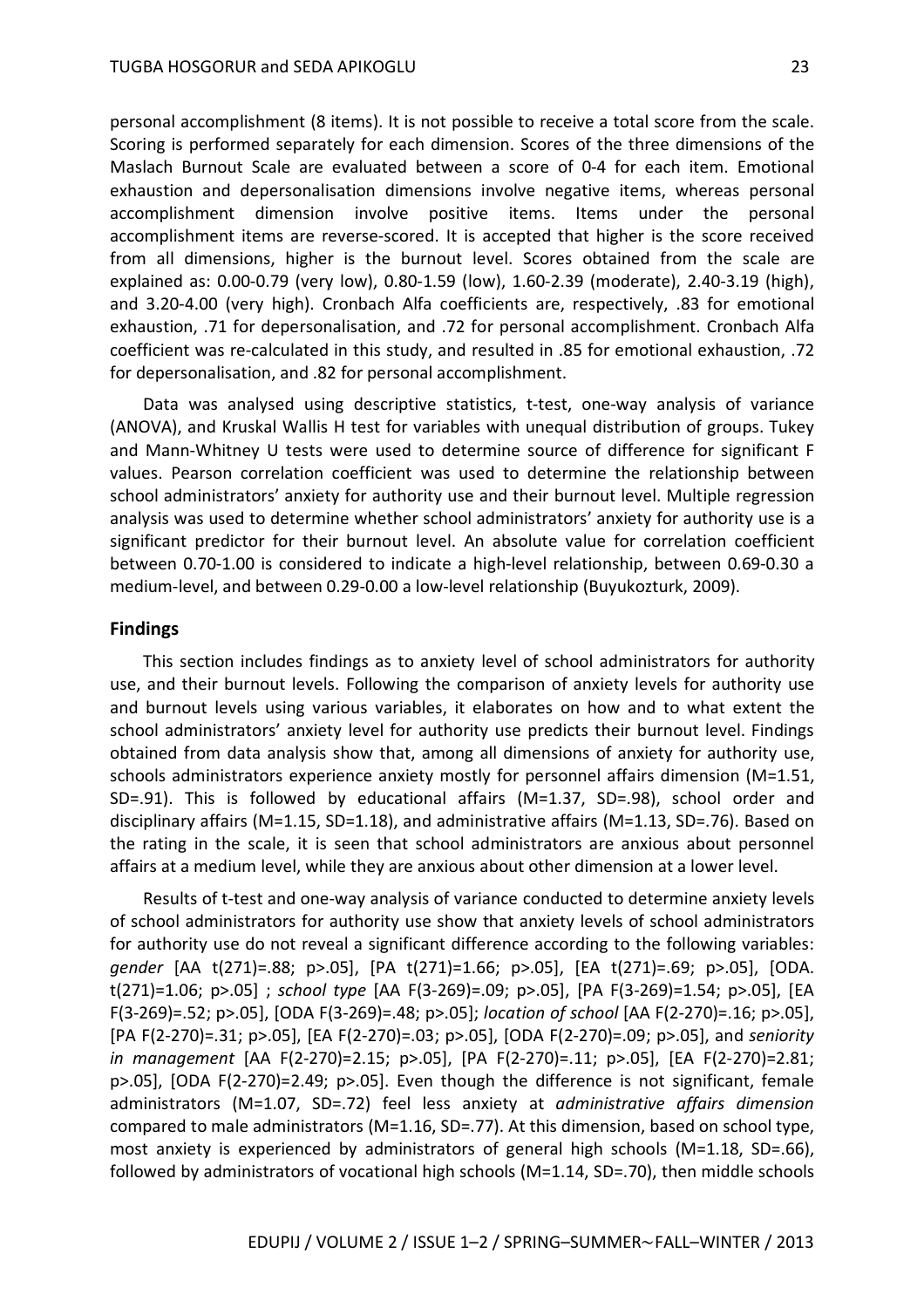(M=1.13, SD=.76), and primary schools (M=1.11, SD=.86). At the administrative affairs dimension, based on location of schools, most anxiety is experienced by administrators working in schools located in villages and vicinities (M=1.18, SD=.77), followed by administrators working in district centres (M=1.13, SD=.77), and those working in provincial centres (M=1.10, SD=.72). At the administrative affairs dimension, based on seniority in management, most anxiety is experienced by administrators with 5 years or less experience (M=1.21, SD=.72), followed by administrators with 6-10 years of experience (M=1.17, SD=.77), and those with 11 years or more experience in management (M=1.00, SD=.79).

At the *personnel affairs dimension*, female administrators (M=1.37, SD=.89) feel less anxiety compared to male administrators (M=1.57, SD=.91). At this dimension, based on school type, most anxiety is experienced by administrators of vocational high schools (M=1.65, SD=.93), followed by administrators of general high schools (M=1.60, SD=.69), of middle schools (M=1.53, SD=1.01), and primary schools (M=1.35, SD=.80). At the personnel affairs dimension, based on location of schools, the most anxiety is experienced by administrators working in provincial centres (M=1.57, SD=1.12), followed by administrators working in district centres (M=1.51, SD=.86), and those working in villages and vicinities (M=1.44, SD=.76). At the personnel affairs dimension, based on seniority in management, most anxiety is experienced by administrators with 6-10 years of experience (M=1.57, SD=1.01), followed by administrators with 5 years or less experience (M=1.51, SD=.96), and those with 11 years of more experience in management (M=1.49 SD=.78).

At the *educational affairs dimension*, female administrators (M=1.30, SD=.79) feel less anxiety compared to male administrators (M=1.39, SD=1.05). At this dimension, based on school type, most anxiety is experienced by administrators of vocational high schools (M=1.44, SD=.82), followed by administrators of middle schools (M=1.43, SD=1.29), general high schools (M=1.36, SD=.75), and primary schools (M=1.26, SD=.87). At the educational affairs dimension, based on location of schools, most anxiety is experienced by administrators working in provincial centres (M=1.39, SD=.79), followed by administrators working in villages and vicinities (M=1.38, SD=.82), and those working in district centres (M=1.35, SD=1.10). At the educational affairs dimension, based on seniority in management, most anxiety is experienced by administrators with 5 years or less experience (M=1.49, SD=1.12), followed by administrators with 6-10 years of experience (M=1.38 SD=.82), and those with 11 years of more experience in management (M=1.18, SD=.81).

At the *school order and disciplinary affairs dimension*, female administrators (M=1.04, SD=.84) feel less anxiety compared to male administrators (M=1.20, SD=1.30). At this dimension, based on school type, most anxiety is experienced by administrators of vocational high schools (M=1.26, SD=1.63), followed by administrators of general high schools (M=1.25, SD=.70), middle schools (M=1.11, SD=1.36), and primary schools (M=1.06, SD=.84). At the order and disciplinary affairs dimension, based on location of schools, most anxiety is experienced by administrators working in district centres (M=1.18, SD=1.42), followed by administrators working in villages and vicinities (M=1.13, SD=.85), and those working in provincial centres (M=1.11, SD=.79). At the order and disciplinary affairs dimension, based on seniority in management, most anxiety is experienced by administrators with 5 years or less experience (M=1.28, SD=1.18), followed by administrators with 6-10 years of experience (M=1.23 SD=1.70), and those with 11 years of more experience in management (M=.93, SD=.75).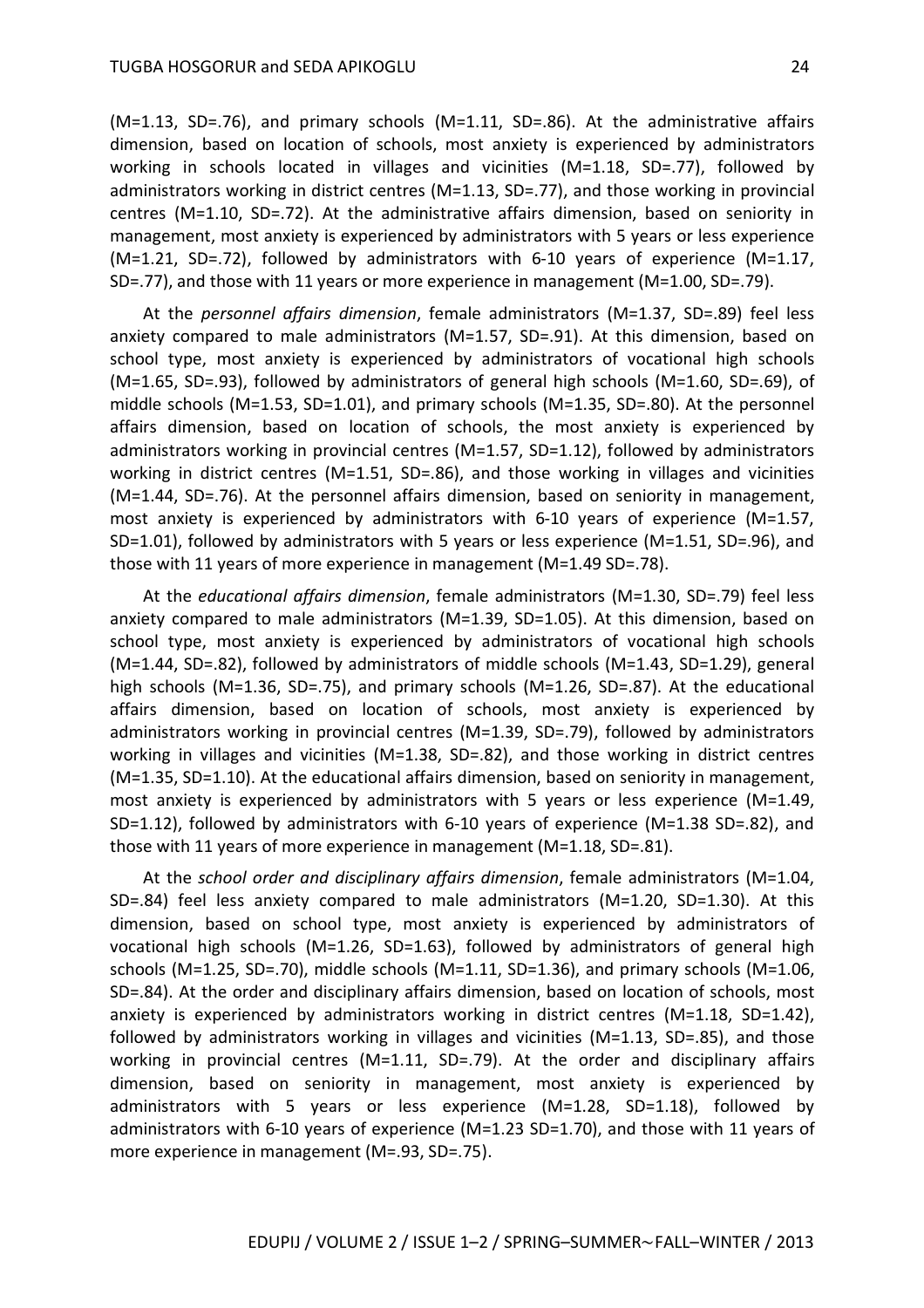Kruskal Wallis H test was used to determine whether the anxiety levels of school administrators for authority use differ according to area of expertise, since groups have not shown a normal distribution. Test results have shown that school administrators' anxiety levels for authority use do not significantly differ according to area of expertise [AA  $\chi^2$ (2)=.55; p>0.05], [PA  $\chi^2$ (2)=4.17; p>0.05], [EA  $\chi^2$ (2)=.65; p>0.05], [ODA  $\chi^2$ (2)=.04; p>0.05]. Even though the difference is not significant, at the *administrative affairs dimension,* most anxiety is experienced by schools administrators who are subject matter teachers (M=139.79, N=154). This is followed by school administrators that are originally vocational teachers (M=137.19, N=35) and classroom teachers (M=131.82, N=84). At the personnel affairs dimension, schools administrators that are originally vocational teachers experience the highest level of anxiety (M=152.24, N=35), followed by school administrators who are originally subject matter teachers (M=140.93, N=154), and classroom teachers (M=123.44, N=84). Similarly, at educational affairs dimension, schools administrators that are originally vocational teachers experience the highest level of anxiety (M=142.99, N=35), followed by school administrators who are originally subject matter teachers (M=138.56, N=154), and classroom teachers (M=131.64, N=84). At the order and disciplinary affairs dimension, schools administrators that are originally subject matter teachers experience the highest level of anxiety (M=137.71, N=154), followed by school administrators who were originally classroom teachers (M=136.46, N=84), and vocational teachers (M=135.16, N=35).

Kruskal Wallis H test was used to determine whether anxiety level of school administrators for authority use differ according to seniority, since groups have not shown a normal distribution. Test results have shown that school administrators' anxiety levels for authority use do not significantly differ according to seniority at personnel affairs dimension [ $\chi^2(2)$ =.67; p>0.05], yet significantly differ at administrative affairs [ $\chi^2(2)$ =11.25; p<0.05], educational affairs  $[\chi^2(2)=10.65; p<0.05]$ , and order and disciplinary affairs  $[\chi^2(2)=9.29;$ p<0.05] dimensions. Results of Mann-Whitney U test, conducted to find out the source of this difference, have shown that this significant difference at these three levels are between school administrators with 11-20 years of work experience and those with 21 years and more work experience. Accordingly, it was seen that, school administrators with 11-20 years of work experience (AA M=152.60, N=125), (EA M=151.34, N=125), (ODA M=151.68, N=125) experienced more anxiety compared to those with 21 years or more work experience (AA M=119.23, N=121), (EA M=119.62, N=121) (ODA M=121.20, N=121) at educational affairs and order and disciplinary affairs dimensions.

Data obtained from the burnout scale shows that school administrators mostly experience burnout at personal accomplishment dimension (M=2.45, SD=.91). This is followed by emotional exhaustion (M=1.36, SD=.72), and depersonalisation (M=.93, SD=.69) dimensions. No significant difference has been found between schools administrators' gender and their burnout level [EE t(271)=1.12; p>.05], [D. t(271)=.24; p>.05], [PAc t(271)=.69; p>.05]. Even though this difference is not significant, for all three dimensions, female administrators have a lower burnout level (EE M=1.29, SD=.60), (D. M=.91, SD=.64), (PAc M=2.39, SD=.94) compared to male administrators (EE M=1.39, SD=.77), (D. M=.94, SD=.72), (PAc M=2.47, SD=.90). There is also no significant difference between school administrators' burnout level as of school type [EE F(3-269)=1.29; p>.05], [D. F(3-269)=1.45; p>.05], [PAc F(3-269)=.62; p>.05]. Even though the difference is not significant, school administrators working in vocational high schools have the highest level of burnout at emotional exhaustion dimension n(M=1.50, SD=.74). They are followed by schools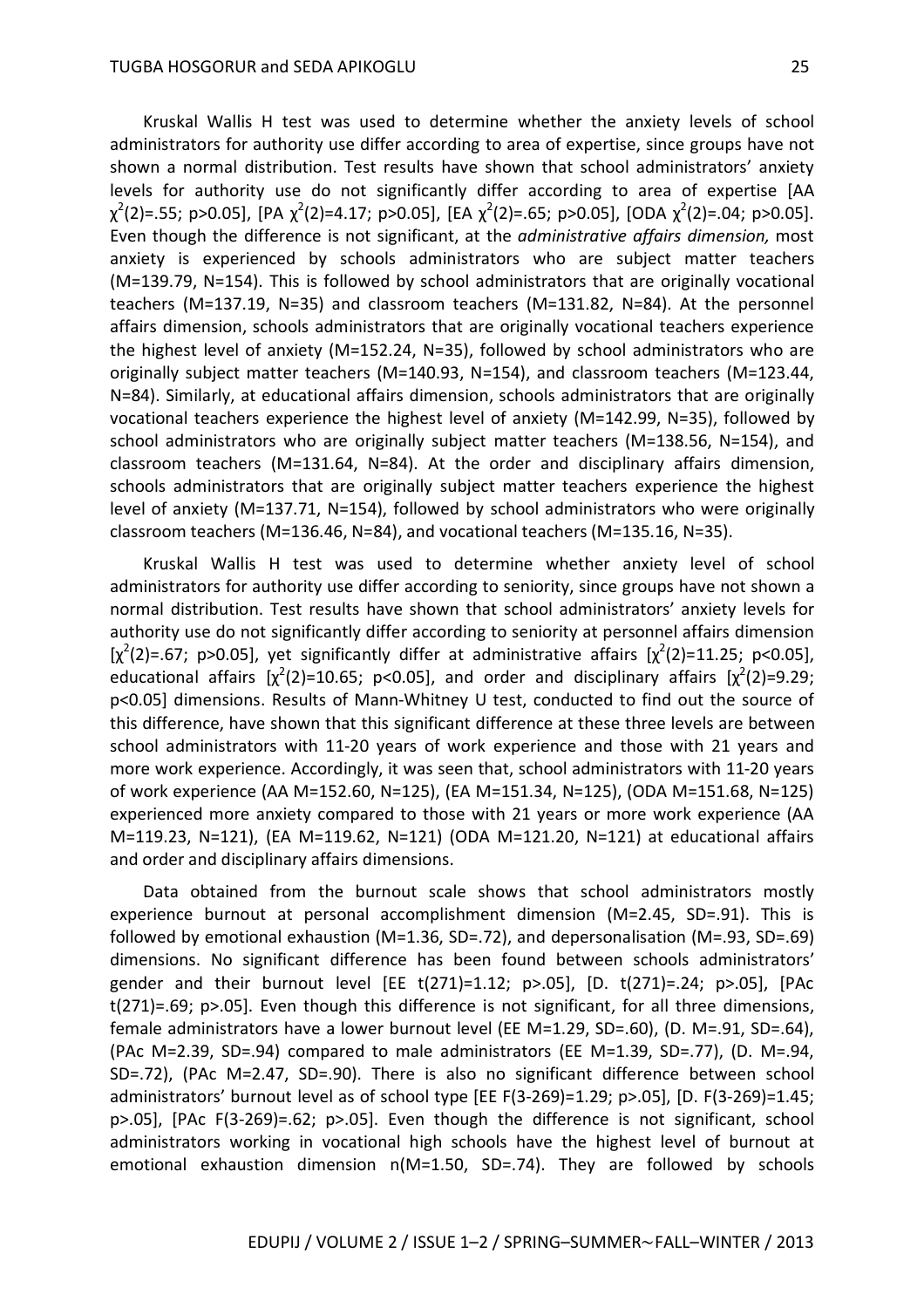administrators working in middle schools (M=1.37, SD=.77), in classical high schools (M=1.36, SD=.67), and in primary schools (M=1.26, SD=.69). At the depersonalisation dimension, school administrators working in vocational high schools (M=1.00, SD=.72) and in middle schools (M=1.00, SD=.77) have the highest burnout level. They are followed by school administrators working in classical high schools (M=.94, SD=.58) and in primary schools (M=.80, SD=.65). School administrators working in classical high schools experience the highest level of burnout at personal accomplishment dimension (M=2.59, SD=.1.01), followed by those working in vocational high schools (M=2.45, SD=.89), in middle schools (M=2.43, SD=.88), and in primary schools (M=2.37, SD=.90).

School location is another variable where no significant difference has been found for burnout levels of school administrators [EE F(2-270)=2.54; p>.05], [D. F(2-270)=.68; p>.05], [PAc F(2-270)=.91; p>.05]. Even though the difference is not significant, school administrators working in district centres have the highest level of burnout at emotional exhaustion dimension (M=1.45, SD=.77). They are followed by schools administrators working in villages and vicinities (M=1.28, SD=.71), and in provincial centres (M=1.24, SD=.59). At the depersonalisation dimension, school administrators working in district centres (M=.96, SD=.71) have the highest level of burnout. They are followed by school administrators working in provincial centres (M=.94, SD=.72) and in villages and vicinities (M=.83, SD=.62). As in the other two dimensions, school administrators working in district centres experience the highest level of burnout at personal accomplishment dimension (M=2.50, SD=.93), followed by those working in villages and vicinities (M=2.44, SD=.84), and in provincial centres (M=2.32, SD=.92).

Burnout level of school administrators does not show a significant difference according to seniority in management at emotional exhaustion [F(2-270)=2.07; p>.05] and personal accomplishment [F(2-270)=.54; p>.05] dimensions, yet indicates a significant difference at the depersonalisation [F(2-270)=5.60; p<.05] dimension. Results of Tukey test conducted to find out the source of such differences show that depersonalisation experienced by school administrators with 6-10 years of management experience (M=1.21, SD=.72) is significantly higher than of those with 5 years and less management experience (M=.89, SD=.62) and those with 11 years and more management experience (M=.83, SD=.74). Even though such differences are not significant, school administrators with 6-10 years of management experience have the highest burnout level at emotional exhaustion dimension (M=1.54, SD=.79), followed by those with 11 years and more management experience (M=1.36, SD=.77), and those with 5 years and less management experience (M=1.30, SD=.65) respectively. At the personal accomplishment dimension, on the other hand, school administrators with 11 years and more management experience have the highest burnout level (M=2.52, SD=.98), followed by those with 5 years and less management experience (M=2.43, SD=.83) and those with 6-10 years of management experience (M=2.36, SD=.97).

Kruskal Wallis H test was used to determine whether burnout level of school administrators differ according to area of expertise, since groups have not shown a normal distribution. Test results have shown significant differences at the depersonalisation dimension on the basis of area of expertise variable  $[\chi^2(2)=6.97;$  p<0.05]. Results of Mann-Whitney U test conducted to find out the source of this difference have shown that burnout level of school administrators who are originally subject matter teachers (M=147.96, N=154) is significantly different than the burnout level of those who were originally classroom teachers (M=124.21, N=84) and vocational teachers (M=119.47, N=35). Although burnout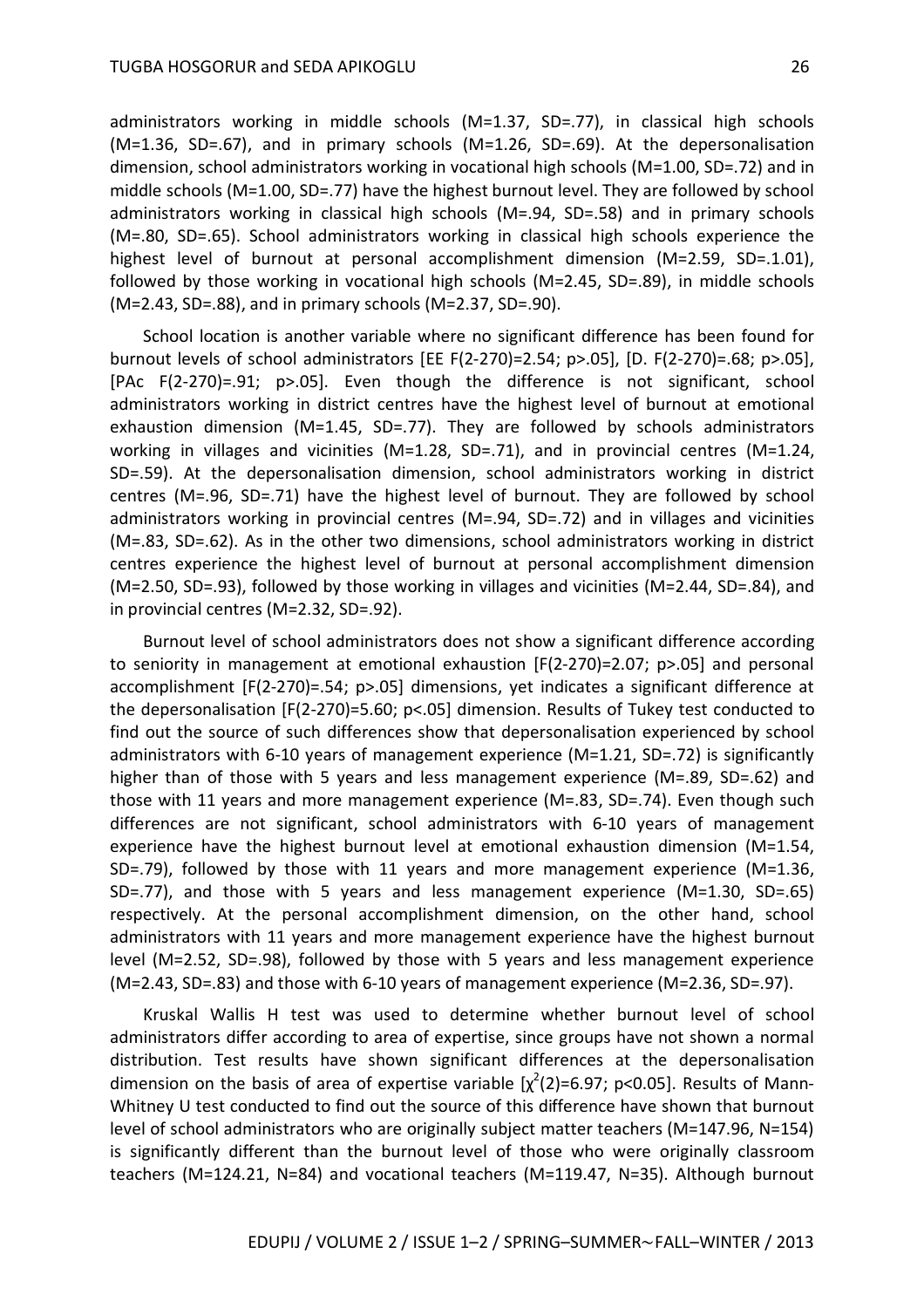level of school administrators does not indicate a significant difference, in terms of area of expertise, at emotional exhaustion  $[\chi^2(2)=4.08; p>0.05]$  and personal accomplishment  $[x^2(2)=1.17; p>0.05]$  dimensions, school administrators with highest burnout level at emotional exhaustion dimension are subject matter teachers (M=145.47, N=154), followed by those who are originally vocational teachers (M=127.03, N=35) and classroom teachers (M=125.63, N=84). At the personal accomplishment level, on the other hand, school administrators with highest burnout level at the emotional exhaustion dimension are vocational teachers (M=143.00, N=35), followed by those who were originally subject matter teachers (M=139.78, N=154) and classroom teachers (M=129.41, N=84).

Kruskal Wallis H test, used to determine whether burnout level of school administrators differ according to seniority since groups have not shown a normal distribution, has not indicated any significant difference according to seniority [EE  $\chi^2(2)$ =.16; p>0.05], [D.  $\chi^2$ (2)=1.78; p>0.05], [PAc  $\chi^2$ (2)=2.00; p>0.05]. Even though the differences are not significant, school administrators with 21 years and more work experience have the highest burnout level at the emotional exhaustion dimension (M=138.21, N=121), followed by those with 11- 20 years of work experience (M=137.00, N=125), and those with 10 years or less work experience (M=131.57, N=27). At the depersonalisation dimension, school administrators with 11-20 years of work experience have the highest burnout level (M=143.71, N=125), followed by those with 21 years and more work experience (M=132.29, N=121), and those with 10 years and less work experience (M=127.04, N=27). School administrators with 10 years and less work experience have the highest burnout level at personal accomplishment dimension (M=145.11, N=27). They are followed by school administrators with 21 years and more work experience (M=142.74, N=121), and those with 11-20 years of work experience (M=129.70, N=125).

|                                  | B       | <b>Standard</b>                | β              | t       | р   | Zero- | <b>Partial</b> |
|----------------------------------|---------|--------------------------------|----------------|---------|-----|-------|----------------|
|                                  |         | error                          |                |         |     | order |                |
| Constant                         | 1.101   | .087                           | $\blacksquare$ | 12.62   | .00 |       |                |
| 1. Administrative<br>affairs     | .144    | .099                           | .151           | 1.46    | .15 | .21   | .09            |
| 2. Personnel affairs             | .094    | .065                           | .118           | 1.46    | .15 | .20   | .09            |
| 3. Educational affairs           | $-.084$ | .075                           | $-.114$        | $-1.13$ | .26 | .14   | $-.07$         |
| 4. Order-disciplinary<br>affairs | .063    | .053                           | .102           | 1.18    | .24 | .17   | .07            |
| $R=0.24; R^2=0.057$              |         | $F_{(4-468)} = 4.04$ , p= 0.00 |                |         |     |       |                |

**Table 1.** Results of multiple regression analysis for the prediction of emotional exhaustion level

According to Table 1, there are low and positive relationships between the emotional exhaustion dimension of burnout and administrative affairs (r=0.21), personnel affairs(r=0.20), educational affairs (r=0.14), and order-disciplinary affairs (r=0.17) dimensions of the anxiety for authority use. Analysis does not indicate a significant relationship between emotional exhaustion and anxiety for authority use on the basis of other variables. Dimensions of anxiety for authority use, as a whole, provides a low, but significant relationship with emotional exhaustion levels of school administrators (R=0.24, p<0.01). According to standardised regression coefficient (β), relative order of importance of predictor variables on emotional exhaustion levels of school administrators is as follows: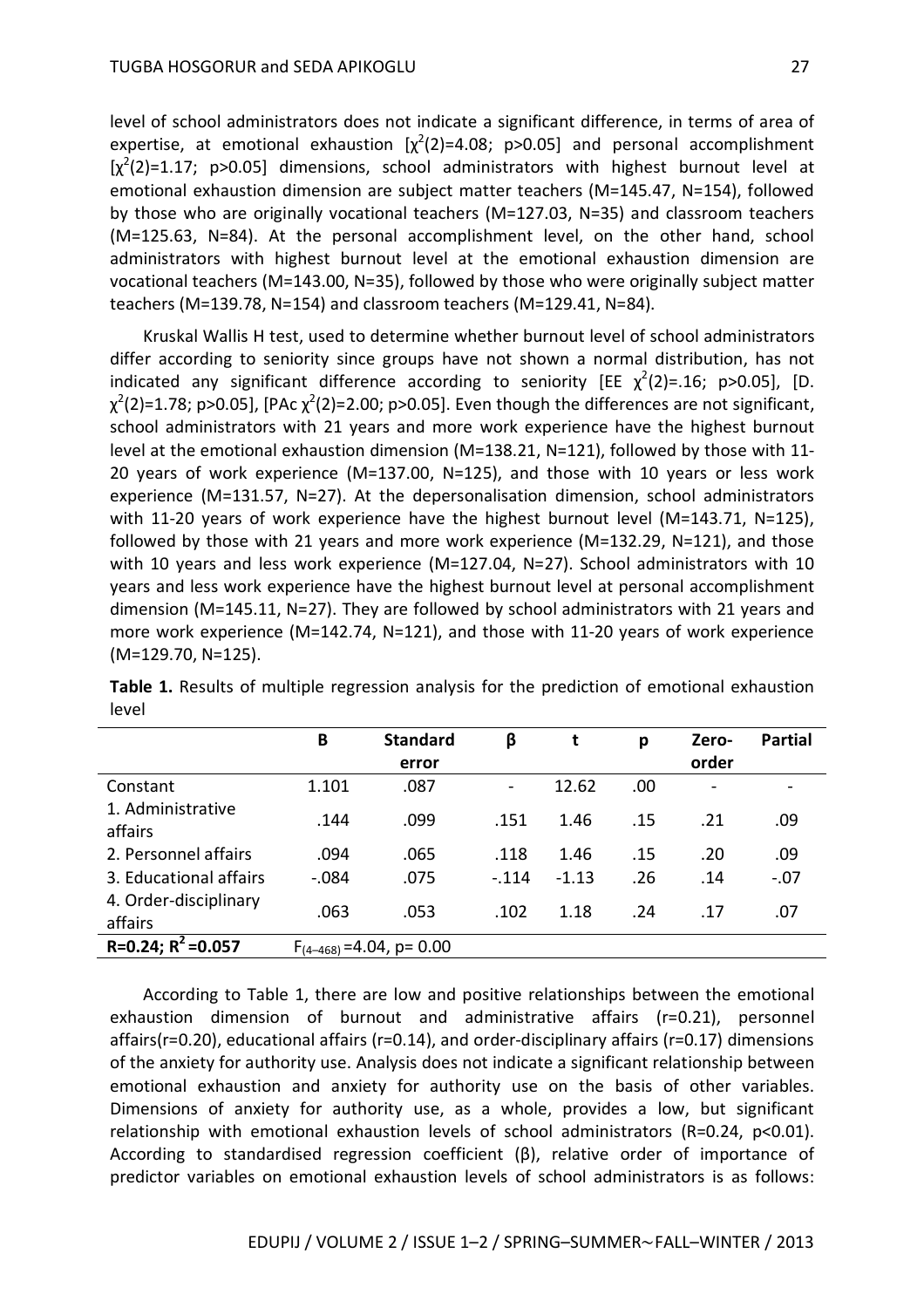administrative affairs, personnel affairs, educational affairs, and order-disciplinary affairs. A review of t-test results of the significance of regression coefficients, it is seen that none of the dimensions of level of anxiety for authority use is an important predictor of burnout level of school administrators at emotional exhaustion dimension. Dimensions of the level of anxiety for authority use, as a whole, explains 5.7% of the emotional exhaustion level of the school administrators. According to obtained data, regression equation of emotional exhaustion dimension is:

Emotional exhaustion = 1.101 +.144 Administrative affairs + .094 Personnel affairs -.084 Educational affairs +.063 Order-disciplinary affairs.

|                                  | B       | <b>Standard</b>                | β       | t      | p    | Zero-                    | <b>Partial</b> |
|----------------------------------|---------|--------------------------------|---------|--------|------|--------------------------|----------------|
|                                  |         | error                          |         |        |      | order                    |                |
| Constant                         | .722    | .084                           | -       | 8.60   | .00. | $\overline{\phantom{a}}$ |                |
| 1. Administrative<br>affairs     | .264    | .095                           | .289    | 2.79   | .01  | .22                      | .17            |
| 2. Personnel affairs             | $-.008$ | .062                           | $-.010$ | $-.13$ | .90  | .14                      | $-.01$         |
| 3. Educational affairs           | $-.060$ | .072                           | $-.084$ | $-.83$ | .41  | .13                      | $-.05$         |
| 4. Order-disciplinary<br>affairs | .001    | .051                           | .001    | .02    | .99  | .12                      | .00            |
| R=0.23; $R^2$ =0.052             |         | $F_{(4-468)} = 3.65$ , p= 0.00 |         |        |      |                          |                |

| Table 2. Results of multiple regression analysis for the prediction of depersonalisation level |  |  |  |
|------------------------------------------------------------------------------------------------|--|--|--|
|------------------------------------------------------------------------------------------------|--|--|--|

According to Table 2, there are low and positive relationships between depersonalisation dimension of burnout and administrative affairs (r=0.22), personnel affairs (r=0.14), educational affairs (r=0.13), and order-disciplinary affairs (r=0.12) dimensions of the anxiety for authority use. A review of other variables indicate a low, parallel relationship between depersonalisation and administrative affairs (r=.17). Dimensions of anxiety for authority use, as a whole, provides a low, but significant relationship with depersonalisation levels of school administrators  $(R=0.23, p<0.01)$ . According to standardised regression coefficient (β), relative order of importance of predictor variables on depersonalisation levels of school administrators is as follows: administrative affairs, educational affairs, personnel affairs, and order-disciplinary affairs. A review of t-test results of the significance of regression coefficients, it is seen that only administrative affairs dimension of the level of anxiety for authority use is an important predictor of burnout level of school administrators at depersonalisation dimension. Dimensions of the level of anxiety for authority use, as a whole, explains 5.2% of the depersonalisation level of the school administrators. According to obtained data, regression equation of depersonalisation dimension is:

Depersonalisation = .722 +.264 Administrative affairs - .008 Personnel affairs -.060 Educational affairs +.001 Order-disciplinary affairs.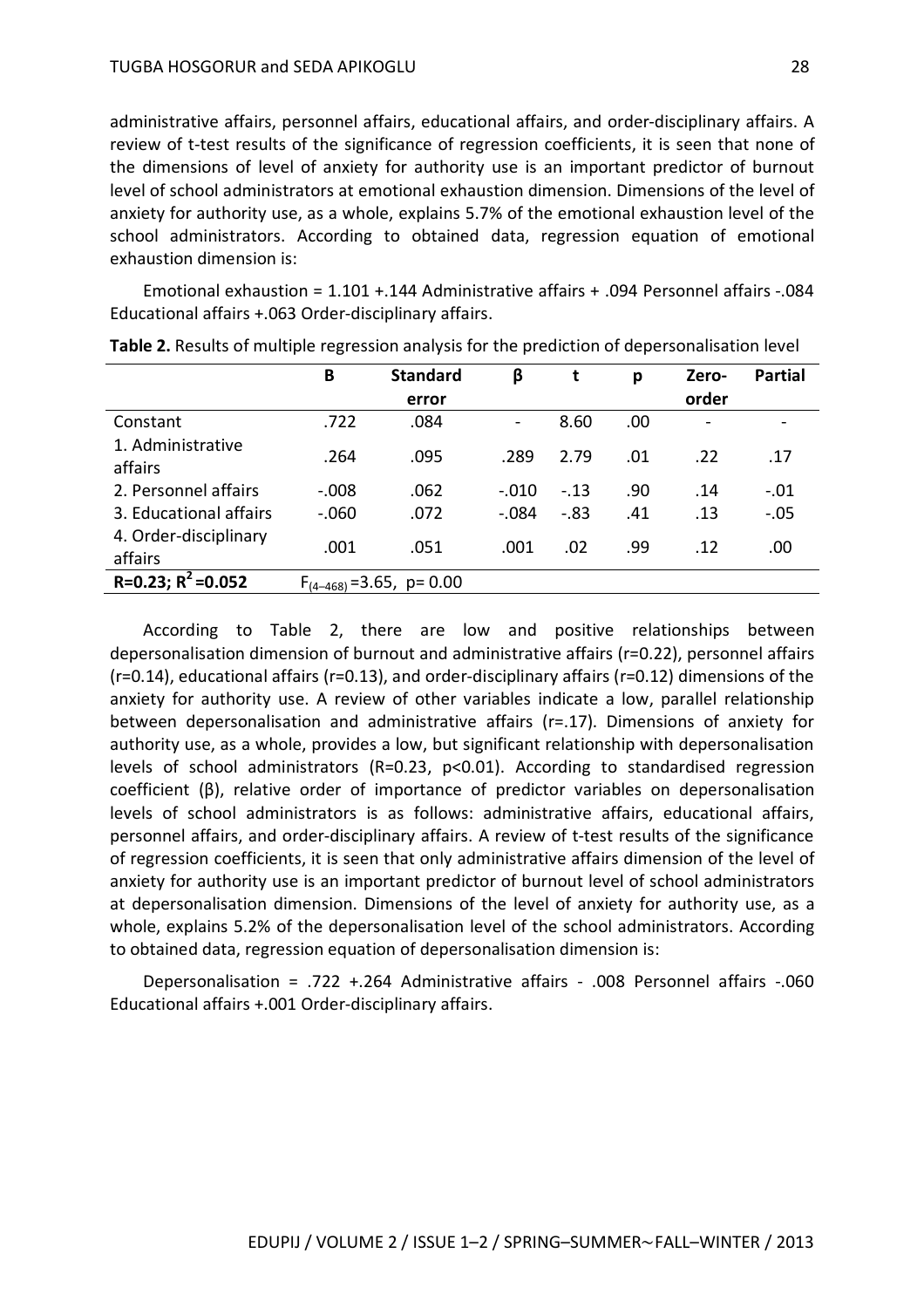|                                  | B       | <b>Standard</b><br>error       | β              | t       | p   | Zero-<br>order           | <b>Partial</b> |
|----------------------------------|---------|--------------------------------|----------------|---------|-----|--------------------------|----------------|
| Constant                         | 2.219   | .111                           | $\blacksquare$ | 20.08   | .00 | $\overline{\phantom{a}}$ |                |
| 1. Administrative<br>affairs     | $-.106$ | .125                           | $-.089$        | $-0.85$ | .39 | .05                      | $-.05$         |
| 2. Personnel affairs             | .234    | .082                           | .234           | 2.86    | .00 | .17                      | .17            |
| 3. Educational affairs           | .080    | .095                           | .086           | .85     | .40 | .06                      | .05            |
| 4. Order-disciplinary<br>affairs | $-.101$ | .067                           | $-131$         | $-1.49$ | .14 | $-.03$                   | $-.09$         |
| $R=0.21; R^2=0.043$              |         | $F_{(4-468)} = 3.03$ , p= 0.01 |                |         |     |                          |                |

**Table 3.** Results of multiple regression analysis for the prediction of personal accomplishment level

According to Table 3, there is a low and positive relationship between personal accomplishment dimension of burnout and personnel affairs (r=0.17) dimension of the anxiety for authority use. No significant relationships have been found with administrative affairs, educational affairs, and order-disciplinary affairs dimensions. A review of other variables indicate a low, parallel relationship between personal accomplishment dimension of burnout and personnel affairs (r=.17). Dimensions of anxiety for authority use, as a whole, provides a low, but significant relationship with personal accomplishment levels of school administrators (R=0.21, p<0.05). According to standardised regression coefficient (β), relative order of importance of predictor variables on personal accomplishment levels of school administrators is as follows: personnel affairs, administrative affairs, orderdisciplinary affairs, and educational affairs. A review of t-test results of the significance of regression coefficients, it is seen that only administrative affairs dimension of the level of anxiety for authority use is an important predictor of burnout level of school administrators at personal accomplishment dimension. Dimensions of the level of anxiety for authority use, as a whole, explains 4.3% of the personal accomplishment level of the school administrators. According to obtained data, regression equation of depersonalisation dimension is: Personal accomplishment = 2.219 -.106 Administrative affairs + .234 Personnel affairs +.080 Educational affairs -.101 Order-disciplinary affairs.

## **Conclusion and Discussion**

This study aimed to reveal the relationship between school administrators' anxiety for authority use and school administrators' burnout. Besides, it also targeted to determine whether school administrators' level of anxiety for authority use and burnout differ according to gender, school type, location, seniority in job, seniority in management, and area of expertise variables. The study also investigated to what extent school administrators' anxiety for authority use did predict the burnout feeling. The following section includes results from the research findings, and their interpretation.

Research findings indicate that school administrators experience anxiety about using authority mostly in processes related to school personnel. This is followed by educational processes, and school's order-disciplinary processes. School administrators experience anxiety least about administrative processes. Based on these findings, it is possible to say that human resources is the main element that influence school administrators in performing their job. Obtained results may also be interpreted as school administrators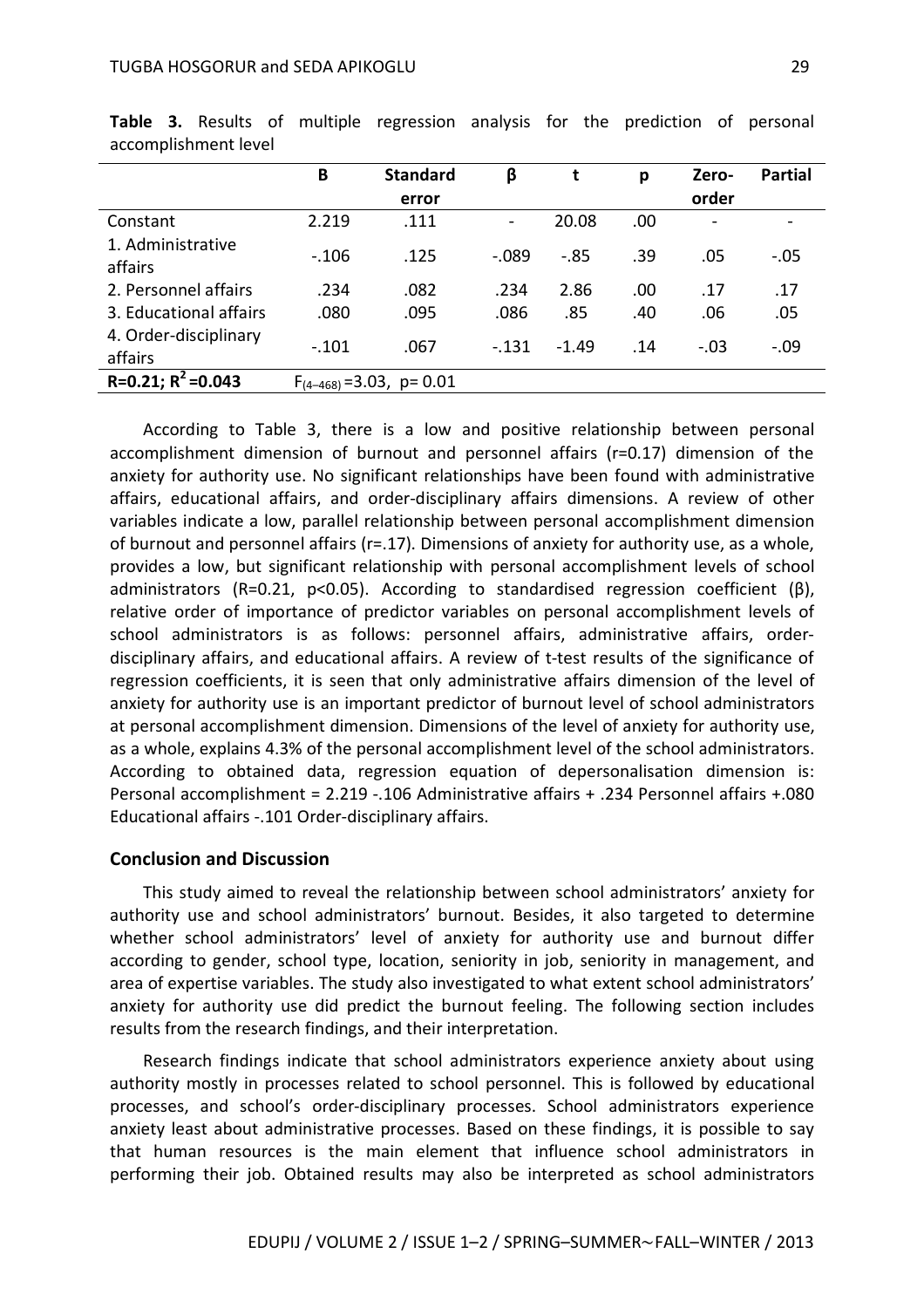perceive school's human resources as the most effective pressure group. That all activities in schools performed directly by the school employees may cause school administrators to feel primarily dependent upon school personnel in making the school efficient. Educational affairs and order-disciplinary affairs follow personnel affairs in terms of anxiety level, which may indicate that students, and accordingly parents and society are the other factors putting pressure on school administrators. School administrators experience the least anxiety with administrative processes; this may be caused by the fact that the responsibility of this process is only relevant for themselves.

In their study on problems experienced by primary school administrators, Tanriogen and Yucel (2007) found out that school administrators experienced medium-level problems in authority use. In a study that assessed authority use competencies of primary school administrators on the basis of opinions from teachers and primary education inspectors, Oksum (2001) revealed that teachers considered school administrators "very" competent in personnel affairs and school management dimensions, while school inspectors considered them "average". Teachers considered school administrators "very" competent at educational and student affairs dimensions, whereas inspectors considered them "not very" competent. In their study about competencies of school administrators, Agaoglu, Altinkurt, Yilmaz, & Karakose (2012), concluded that school administrators considered themselves as competed mostly for protecting legal rights of their employees. According to the results of these research studies in the literature, school administrators consider themselves competent about personnel affairs for which they have highest anxiety level (Agaoglu et al., 2012) and that they are perceived by teachers and inspectors as mainly competent (Oksum, 2001). This may be because they wish to conduct personnel affairs, for which they are most anxious, in a more diligent manner.

Anxiety level of school administrators for authority use do not indicate significant differences as of gender, school type, location, seniority in job, seniority in management, and area of expertise. In a study by Sonmez (2010), school administrators' level of anxiety for authority use did not also differ in terms of seniority in management, did differ merely at student affairs dimension for gender, and showed no significant differences for other dimensions. Anxiety experienced by female administrators at student affairs level was found to be higher compared to male administrators.

The study found significant relationships between school administrators' anxiety level for authority use and their seniority. According to the findings, anxiety experienced by school administrators with 11-20 years of work experience was significantly higher than that of school administrators with 21 years or more work experience at administrative affairs, educational affairs, and order-disciplinary affairs. This may be a result of the fact that school administrators with 21 years or more work experience are in the latter phase of their professional working life, and they may feel more secure since they are closer to retirement. Having an alternative such as retirement may make them more confident when they encounter a problem in performing their job, which may result in less anxiety.

Findings from the burnout scale indicate that school administrators mostly suffer from personal accomplishment dimension of burnout. School administrators perceive themselves highly inefficient in terms of accomplishment. Nonetheless, they experience emotional exhaustion at low levels, and depersonalisation at very low levels. A study by Itil (2007) also resulted in medium-level burnout at personal accomplishment dimension, and low-level burnout at emotional exhaustion and depersonalisation dimensions. Besides, Keskin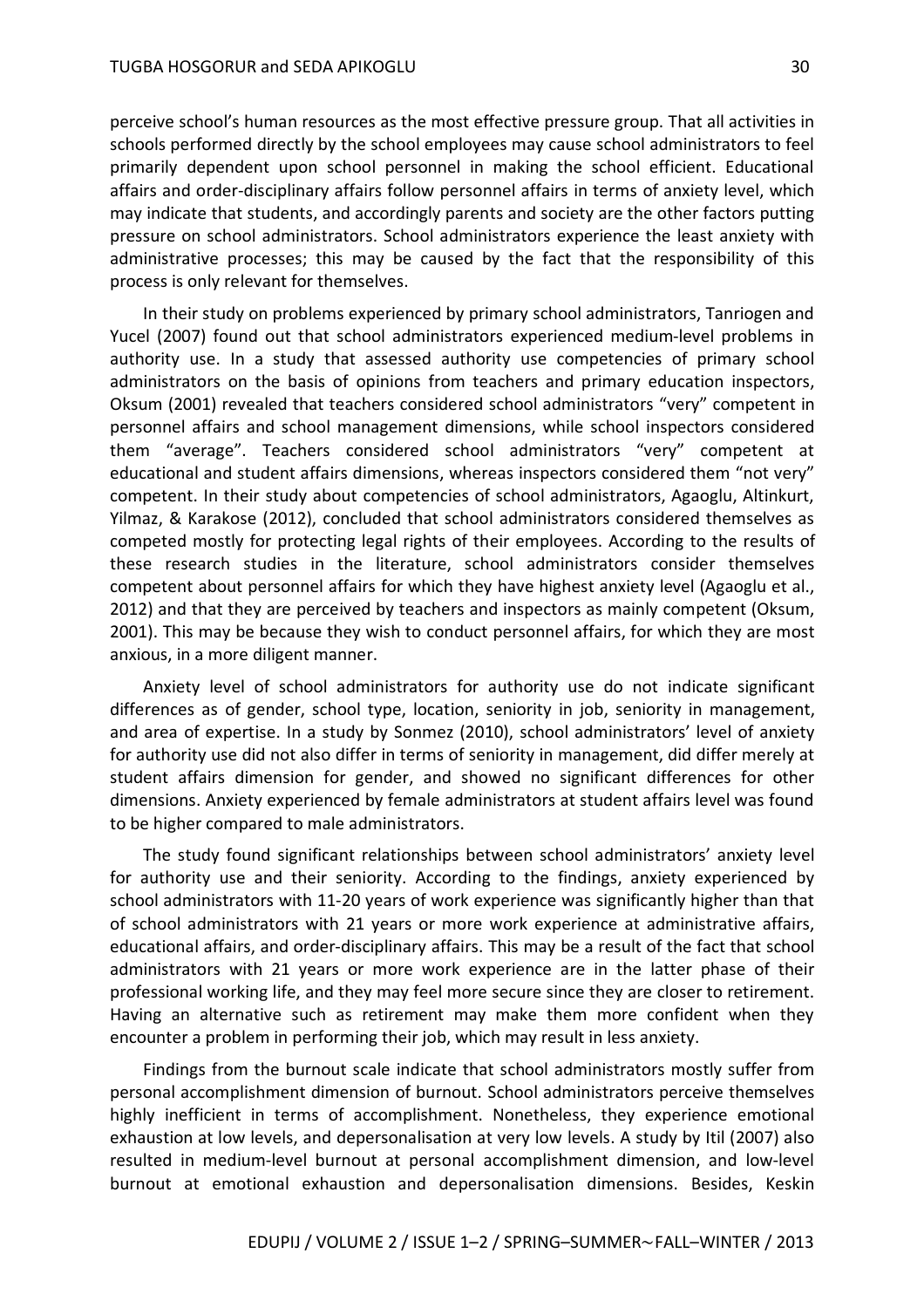Surucuoglu (2011) indicated low-level burnout at emotional exhaustion and personal accomplishment dimensions and very low-level burnout at depersonalisation dimension; and Demirdis (2009) and Ozdemir (2009) pointed out that the school administrator's experienced low-level burnout for all three dimensions. Results of this study are significant, particularly for personal accomplishment. Nevertheless, despite school administrators perceive themselves as incompetent in their jobs, this feeling has not brought an emotional exhaustion or depersonalisation at the same level.

Burnout level of school administrators does not indicate significant differences according to gender, school type, location, seniority in job, seniority in management, and area of expertise. Results of the study are in parallel with those of Aksu and Baysal (2005), Aydin (2002), Itil (2007), Karaman (2009), Keskin Surucuoglu (2011), Ozyurek et al. (2012), and Sonmez (2010), according to *gender* variable; of Itil (2007), Ozdemir (2009) according to *seniority in profession* variable; and of Karaman (2009) according to *school type* variable. No study was found out in the literature taking location of school as a variable as in this current study. Izgar (2000) indicated a significant difference only at personal accomplishment dimension for *gender*, and concluded that female administrators experienced more burnout than male administrators. For *school type*, Ozdemir (2009) found a significant difference with school administrators' burnout only at personal accomplishment dimension while Keskin Surucuoglu (2011) only with depersonalisation dimension. Both studies concluded that burnout experienced by primary school administrators were lower than those working in high schools. Izgar (2000) indicated a significant relationship with personal accomplishment dimension for *seniority in profession*, and stated that school administrators with 5 years or less management experience experienced higher levels of burnout compared to others.

School administrators' burnout level show significant difference according to seniority in management variable at depersonalisation dimension. Aksu and Baysal (2005), Aydin (2002), and Itil (2007) did not indicate significant difference for seniority in management variable at depersonalisation dimension. Nevertheless, Izgar (2000) found the burnout level of school administrators with 11-15 years of management experience at depersonalisation dimension was significantly higher than other groups. Ozdemir (2009) found that school administrators with 22 years or more management experienced significantly lower levels of burnout at depersonalisation dimension. Yildirim (2009) found out that depersonalisation experienced by school administrators with 1-5 years of management experience was significantly more than that experienced by school administrators with 16 years or more management experience. Sonmez (2010) concluded that depersonalisation experienced by school administrators with 10-20 years of management experience was significantly higher than the other groups. Keskin Surucuoglu (2011) also indicated significant differences at depersonalisation dimension in terms of seniority in management, and revealed that school administrators with 5 years of less management experience felt more depersonalisation compared to school administrators with 21-25 years of management experience. According to the results of this study, school administrators with 6-10 years of management experience feel depersonalisation deeper than those with 5 years or less and 11 years and more management experience. Even though differences are not significant, school administrators with 6-10 years of management experience have the highest burnout level at emotional exhaustion dimension, and the lowest burnout level at personal accomplishment dimension. An evaluation of the results in the light of other burnout dimensions shows that although school administrators with 6-10 years of management experience perceive themselves as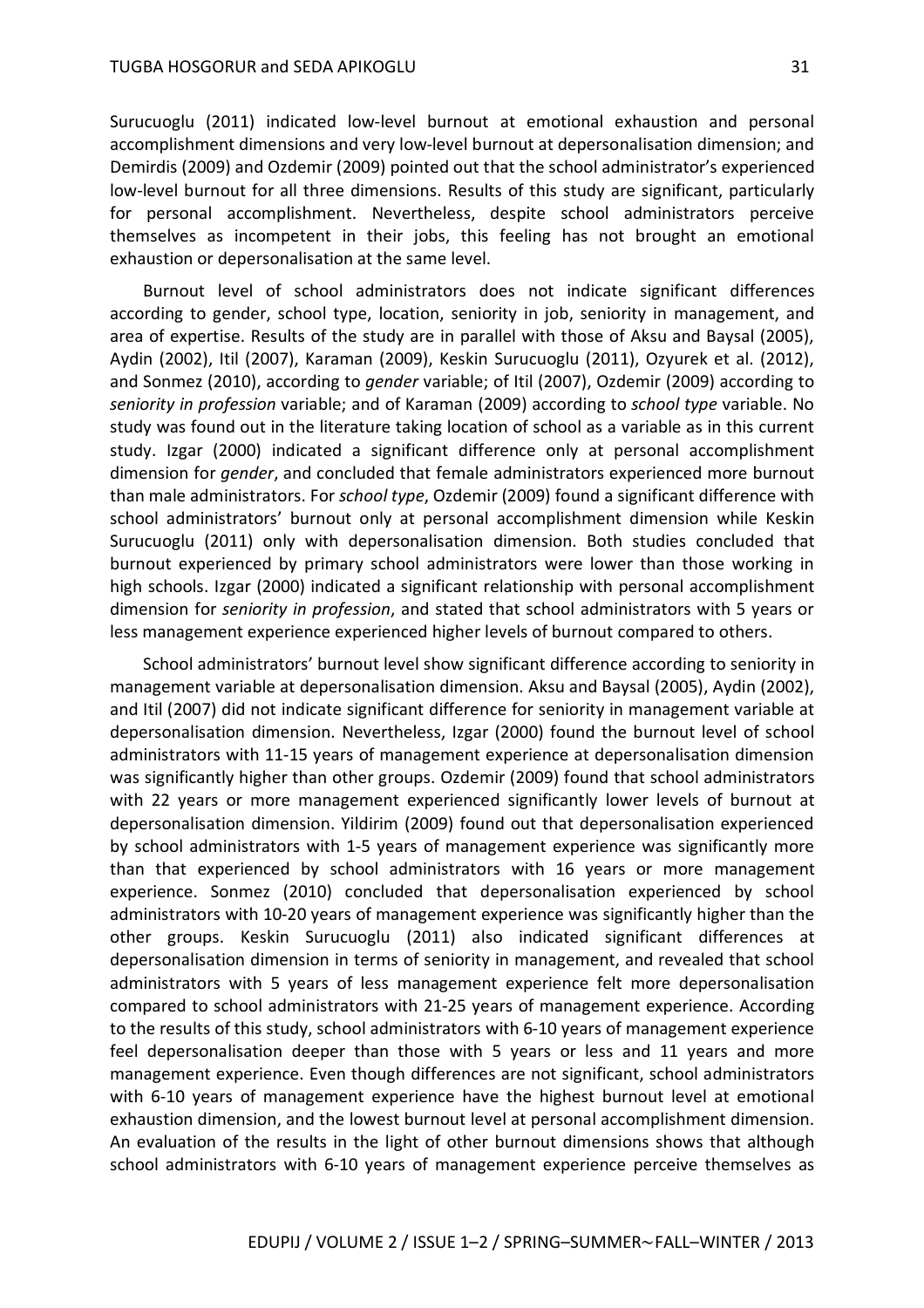more successful, they feel emotionally exhausted and oblivious to their job. Based on these findings, certain initiatives may be introduced for school administrators, who have completed their first five years in management, to make them competent about stress management if they wish to continue managerial duties.

School administrators' burnout level show significant differences according to area of expertise variable at depersonalisation dimension. According to results from the study, depersonalisation level of school administrators who were originally subject matter teachers is significantly higher than of those who were originally vocational teachers or classroom teachers. Izgar (2000) found out that school administrators' burnout level show significant difference according to area of expertise variable only at emotional exhaustion dimension. According to Izgar (2000), the highest level of emotional exhaustion among school administrators is experienced by those who studied foreign languages. Nonetheless, it was stated that school administrators who were originally vocational teachers also had a high level of emotional exhaustion. According to the current study, on the other hand, school administrators who were originally subject matter teachers have the highest burnout level at emotional exhaustion dimension, although differences are not significant. At personal accomplishment dimension, they are very close to the burnout level of school administrators who were originally vocational teachers, which is the highest level. Results indicate that school administrators who were originally subject matter teachers have a higher level of emotional exhaustion and depersonalisation compared to other groups, and their perceived personal accomplishment is also very low.

According to the multiple regression analysis results in this study conducted to determine to what extent anxiety for authority use predicts burnout levels of school administrators, it is seen that anxiety for authority use, along with all its dimensions, has a low and significant relationship with burnout levels of school administrators. Sonmez (2010) also found that there were low and significant relationships between problems experienced by school administrators about areas of responsibility in terms of authority use and their work burnout levels. An examination of the other variables did not indicate a significant relationship between anxiety for authority use and emotional exhaustion. However, the study indicated low, parallel relationships between administrative affairs and depersonalisation, and personal affairs and personal accomplishment. Results of t-test conducted to reveal significance of regression coefficients show that administrative affairs dimension of anxiety for authority use is an important predictor of depersonalisation dimension, and that personnel affairs is an important predictor of school administrators' burnout at personal accomplishment dimension. It is seen that none of the dimensions of anxiety for authority use predicts emotional exhaustion of school administrators. Dimensions of the level of anxiety for authority use, as a whole, explains 5.7% of the emotional exhaustion, 5.2% of the depersonalisation, and 4.3% of the personal accomplishment dimensions of burnout for school administrators. One result indicates that school administrators' anxiety to use authority about administrative affairs results in depersonalisation towards their job. If school administrators cannot make decisions freely, they may feel they are losing their domination over their job. This may cause them to lose their interest in other tasks, and experience depersonalisation towards their job. Based on this, it is considered that an increase in the authority of school administrators in administrative affairs may decrease their anxiety about administrative affairs, and accordingly decrease the depersonalisation. Another result is that school administrators'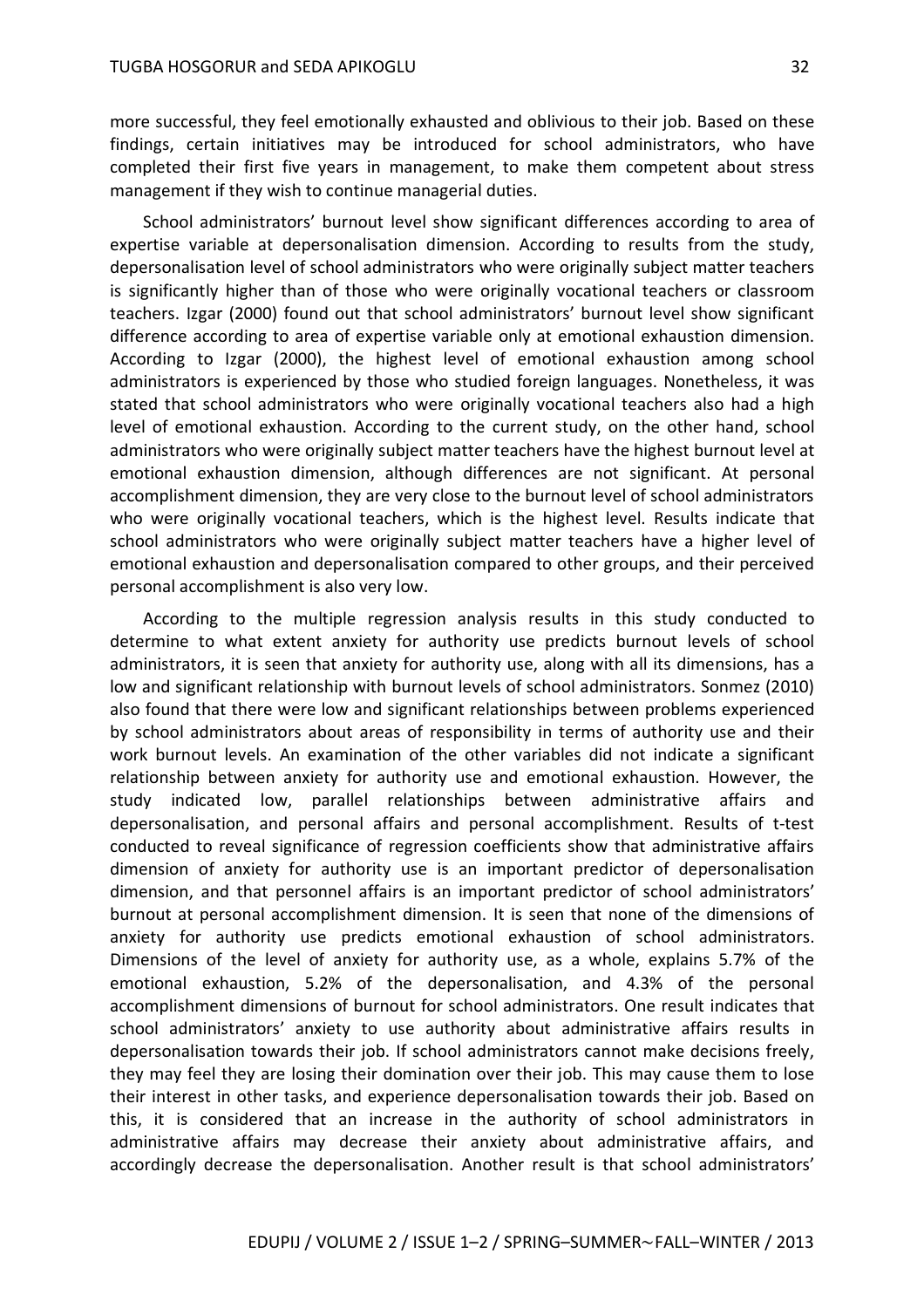anxiety about personnel affairs of the school results in their perceived failure in their job. This shows that personnel affairs process is a major process which helps school administrators to feel confident and successful about management. It is possible to decrease the level of anxiety and accordingly the burnout of school administrators at personal accomplishment dimension through making them more competent by organisational behaviour.

It is seen that there are few studies in the literature on school administrators' anxiety for authority use. Design of new studies to reveal reasons for such anxiety by school administrators will shed light on other studies to decrease the level of anxiety. This topic may be examined in more depth through receiving opinions of school administrators and all involved stakeholders. Besides, studies may be conducted to reveal how this anxiety by school administrators reflects on work processes in schools.

#### **Notes**

Corresponding author: TUGBA HOSGORUR

# **References**

- Agaoglu, E., Altinkurt, Y., Yilmaz, K., & Karakose, T. (2012). Opinions of school administrators and teachers about proficiency of school administrators: In Kutahya. *Education and Science, 37* (164), 159-175.
- Aksu, A., & Baysal, A. (2005). Principal burn out in primary school. *Educational Administration: Theory and Practice, 41,* 7-24.
- Altinkurt, Y., & Yilmaz, K. (2012). Relationship between school administrators' organizational power sources and teachers' organizational citizenship behaviors. *Educational Sciences: Theory and Practice, 12* (3), 1833-1852.
- Altun, M. (2013). *The use of authority by primary and secondary school principals*  (Unpublished master's thesis). Dokuz Eylul University, Izmir.
- Aslanargun, E. (2009). *The power sources that principals handle in Turkish public elementary and secondary school administration* (Unpublished doctoral dissertation). Ankara University, Ankara.
- Aslanargun, E., & Bozkurt, S. (2012). Problems that school principals face in school administration. *Gaziantep Universitesi Sosyal Bilimler Dergisi, 11* (2), 349-368.
- Aydin, L. (2002). *Burnout levels of primary education school administrators* (Unpublished master's thesis). Sakarya University, Sakarya.
- Boyland, L. (2011). Job Stress and coping strategies of elementary principals: A state-wide study. *Current Issues in Education, 14* (3), 1-10.
- Bursalioglu, Z. (1980). *Egitim yoneticisinin davranis etkenleri*. Ankara: Ankara Universitesi Egitim Fakultesi Yayinlari, No: 87.
- Bursalioglu, Z. (2002). *Okul yonetiminde yeni yapi ve davranis*. Ankara: Pegem Akademi.
- Buyukozturk, S. (2009). *Sosyal bilimler icin veri analizi el kitabi*. Ankara: Pegem Akademi.
- Celikten, M. (2004). A portrait of an ideal school principal. *Journal of Academic Studies*, *21,* 195-204.
- Daresh, J. C. (1986). Support for beginning principals: First hurdles are highest. *Theory into Practice*, *25* (3), 168-173.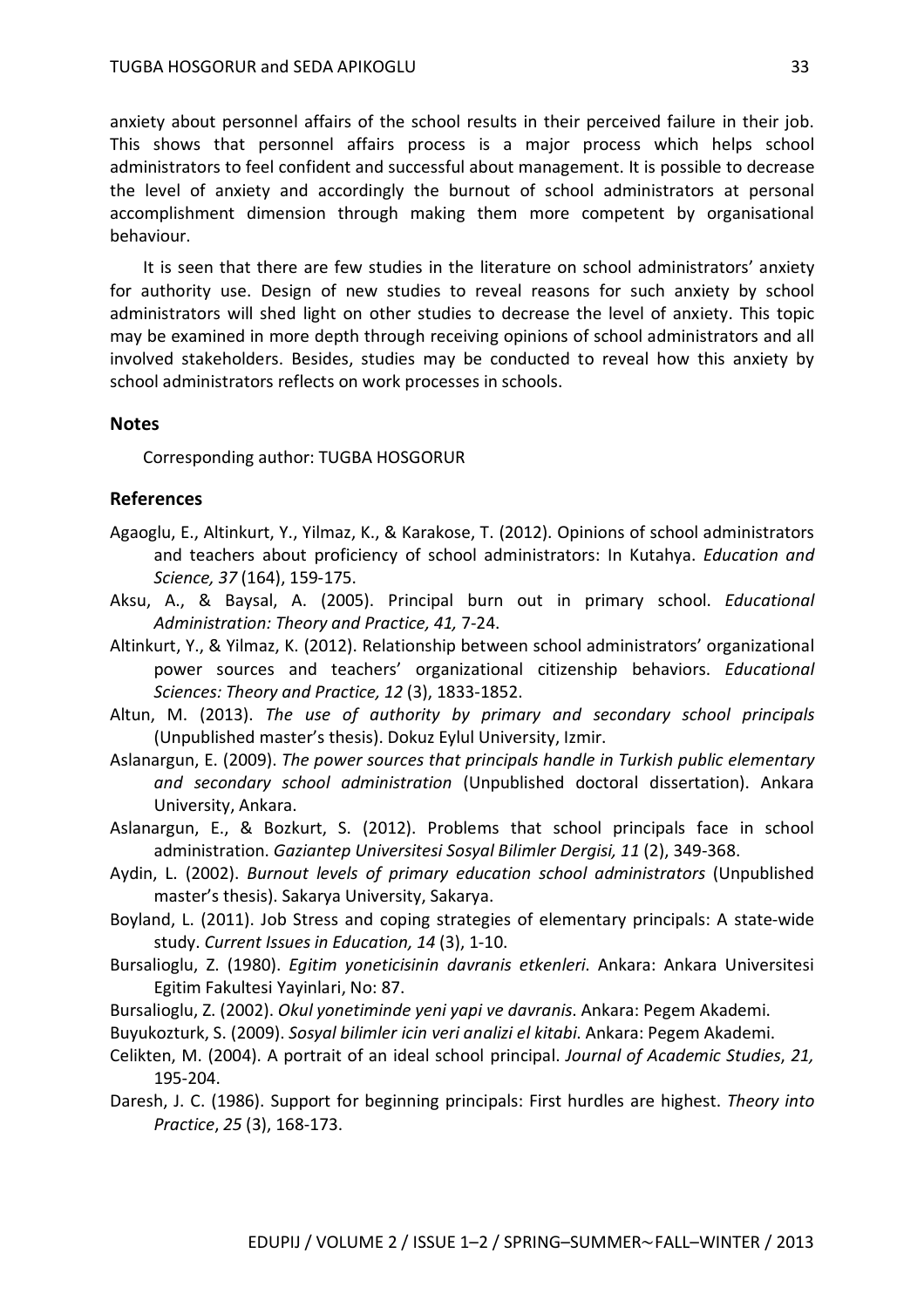- Demirdis, E. (2009). *The relation between the emotional intelligence levels and the burnout levels of the primary school administrators* (Unpublished master's thesis). Harran University, Sanliurfa.
- Demirtas, H., Ustuner, M., & Ozer, N. (2007). Examining school management problems by student and school related variables. *Educational Administration: Theory and Practice, 51,* 421-455.
- Ekinci, A. (2010). Opinions of principals and teachers working in primary schools about their vocational problems. *Elementary Education Online, 9* (2), 734–748.
- Ergin, C. (1992). Burnout in doctor and nurses and adaptation of Maslach Burnout Inventory. VII. Ulusal Psikoloji Kongresi Bilimsel Calismalari (pp. 143-154). Ankara: Turk Psikologlar Dernegi Yayini.
- Friedman, I. A. (2002). Burnout in school principals: role related antecedents. *Social Psychology of Education, 5,* 229–251.
- Guler, M. (2002). *İlkogretim okul mudurlerinin yetki kullanimina iliskin gorusleri. Yayinlanmamis yuksek lisans tezi* (Unpublished master's thesis). Firat University, Elazig.
- Gunduz, Y., & Balyer, A. (2013). Roles That School Principals Should Conduct in the Future. *Anadolu University Journal of Social Sciences, 13* (3), 45-54.
- Itil, N. (2007). *The evaluation of the relation between primary school principal's burnout and school culture: Case of İstanbul* (Unpublished master's thesis). Yeditepe University, Istanbul.
- Izgar, H. (2000). *The level and causes of burnout of school administrators and the examination of these according to some factors* (Unpublished doctoral dissertation). Selcuk University, Konya.
- Karaman, M.A. (2009). *An investigation of primary and high scool administrators burnout levels* (Unpublished master's thesis). Yeditepe University, Istanbul.
- Keskin Surucuoglu, H. (2011). *Burnout in school administrators: City center Kutahya*  (Unpublished master's thesis). Dumlupinar University, Kutahya.
- Kocak, R., Yilmaz, D., & Gokler, R. (2013). The Anxiety scale of school administrators' authority using: the study of validity and reliability. *The Journal of Academic Social Science Studies, 6* (8), 395-415.
- Maslach, C. (1982) *Burnout: The cost of caring.* New Jersey: Prentice Hall.
- Maslach, C., Jackson, S.E. (1981). The measurement of experienced burnout. *Journal of Occupational Behaviour, 2,* 99-113.
- Maslach, C., Schaufeli, W.B., & Leiter, M.P. (2001). Job burnout. *Annual Review of Psychology*, *52,* 397-422.
- Memduhoglu, H. B. (2007). Turk egitim sisteminde okullarin yonetimi ve okul yoneticilerinin yetistirilmesi sorunsali. *Milli Egitim, 176,* 86-96.
- Oksum, C. (2001). *Evaluation of efficiency of the primary education schools principles about using their authority by teachers an primary education supervisors* (Unpublished master's thesis). Gazi University, Ankara.
- Ozdemir, E. (2009). *Burnout levels of school administrators in relation to locus of control*  (Unpublished master's thesis). Maltepe University, Istanbul.
- Ozyurek, A., Gumus, H., & Dogan, S. (2012). Examination of burnout and life satisfaction levels of teachers and school administrators. *International Journal of Human Sciences, 9* (2), 892-904.